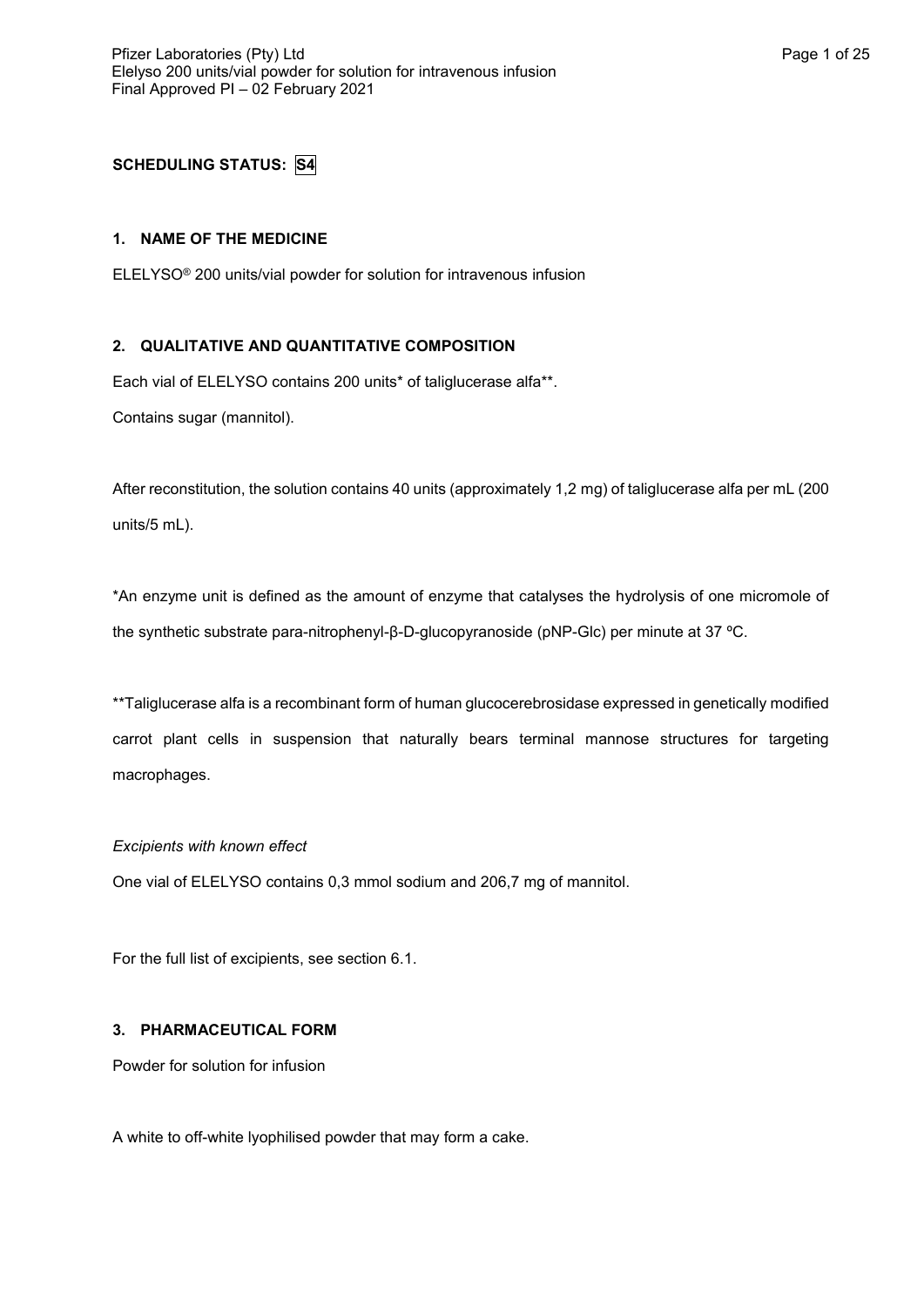## **4. CLINICAL PARTICULARS**

#### **4.1 Therapeutic indications**

ELELYSO is indicated for long-term enzyme replacement therapy for adult and paediatric patients with a confirmed diagnosis of Type 1 Gaucher disease associated with at least one of the following: splenomegaly, hepatomegaly, anaemia, thrombocytopenia.

#### **4.2 Posology and method of administration**

Treatment with ELELYSO should be supervised by a medical practitioner experienced in the management of patients with Gaucher disease. Home administration under the supervision of a healthcare professional trained in recognising and medically managing serious infusion-related reactions under the direction of a practising medical practitioner may be considered only for those patients who have been tolerating their infusions.

#### **Posology**

ELELYSO must be administered by intravenous infusion over a period from 60 to 120 minutes. Due to the heterogeneity and the multi-systemic nature of Gaucher disease, dosage must be individualised to each patient. Dose requirements may increase or decrease, based on achievement of therapeutic goals, as assessed by regular comprehensive evaluations of the patient's clinical manifestations.

Initial doses of ELELYSO in adult and paediatric (2 years to 17 years of age) patients range from 30 units/kg to 60 units/kg of body weight once every 2 weeks, depending on the clinical assessment of the treating medical practitioner.

Patients currently being treated with imiglucerase for Gaucher disease can be switched to ELELYSO. It is recommended that patients previously treated on a stable dose of imiglucerase begin treatment with ELELYSO at the same dose as imiglucerase when they switch from imiglucerase to ELELYSO.

#### **Special populations**

*Elderly population*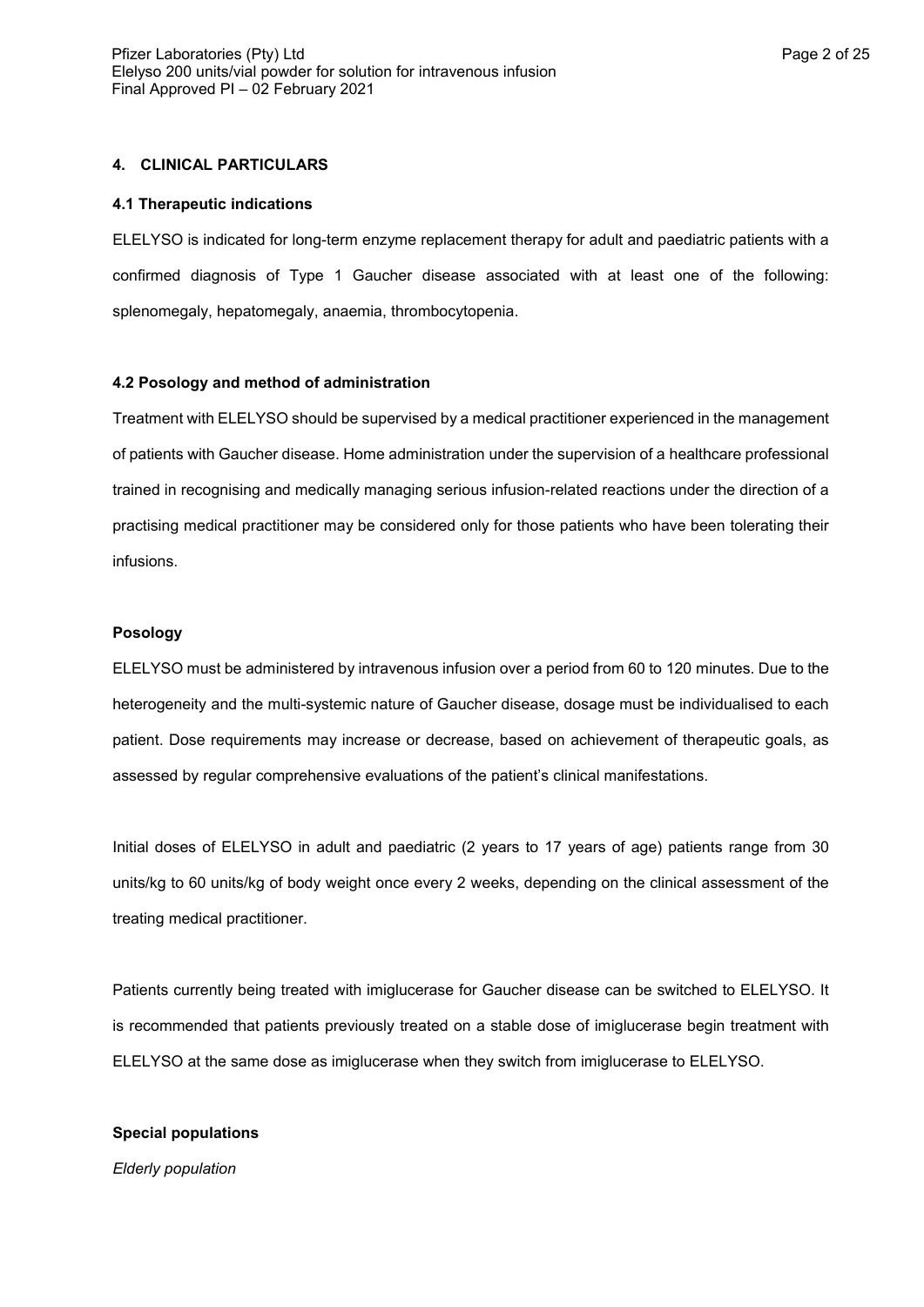Pfizer Laboratories (Pty) Ltd **Page 3 of 25** Pfizer Laboratories (Pty) Ltd Elelyso 200 units/vial powder for solution for intravenous infusion Final Approved PI – 02 February 2021

During clinical studies, 8 patients 65 years of age or older were treated with ELELYSO. This limited data set does not indicate the need for dose adjustment in this age group.

### **Paediatric population**

During clinical studies, 16 patients 2 years to 17 years of age were treated with ELELYSO. The safety and efficacy profiles were similar between adult and paediatric patients.

### **Method of administration**

After reconstitution and dilution, the preparation is administered by intravenous infusion over a period from 60 minutes to 120 minutes. The duration of infusion may be adjusted as tolerated by the patient. The total volume of the infusion solution should be delivered over a period of no less than 60 minutes (see section 6.6).

Each vial of ELELYSO is for single use only in one patient only.

### **4.3 Contraindications**

ELELYSO is contraindicated:

- in patients who have known severe allergic reactions to taliglucerase alfa, other similar glucocerebrosidase enzymes or to any of the excipients of ELELYSO (see sections 4.4 and 6.1).
- in patients who have a known allergy to carrots.

### **4.4 Special warnings and precautions for use**

### *Infusion-related reactions and hypersensitivity*

As with any intravenous protein product, infusion-related reactions and hypersensitivity reactions, including anaphylaxis, are possible, therefore appropriate medical support should be readily available when ELELYSO is administered. Infusion-related reactions and allergic hypersensitivity reactions have been reported with ELELYSO.

Infusion-related reactions usually represent symptoms occurring within 24 hours of the infusion and are not necessarily linked to anaphylaxis or hypersensitivity. They may include symptoms such as arthralgia,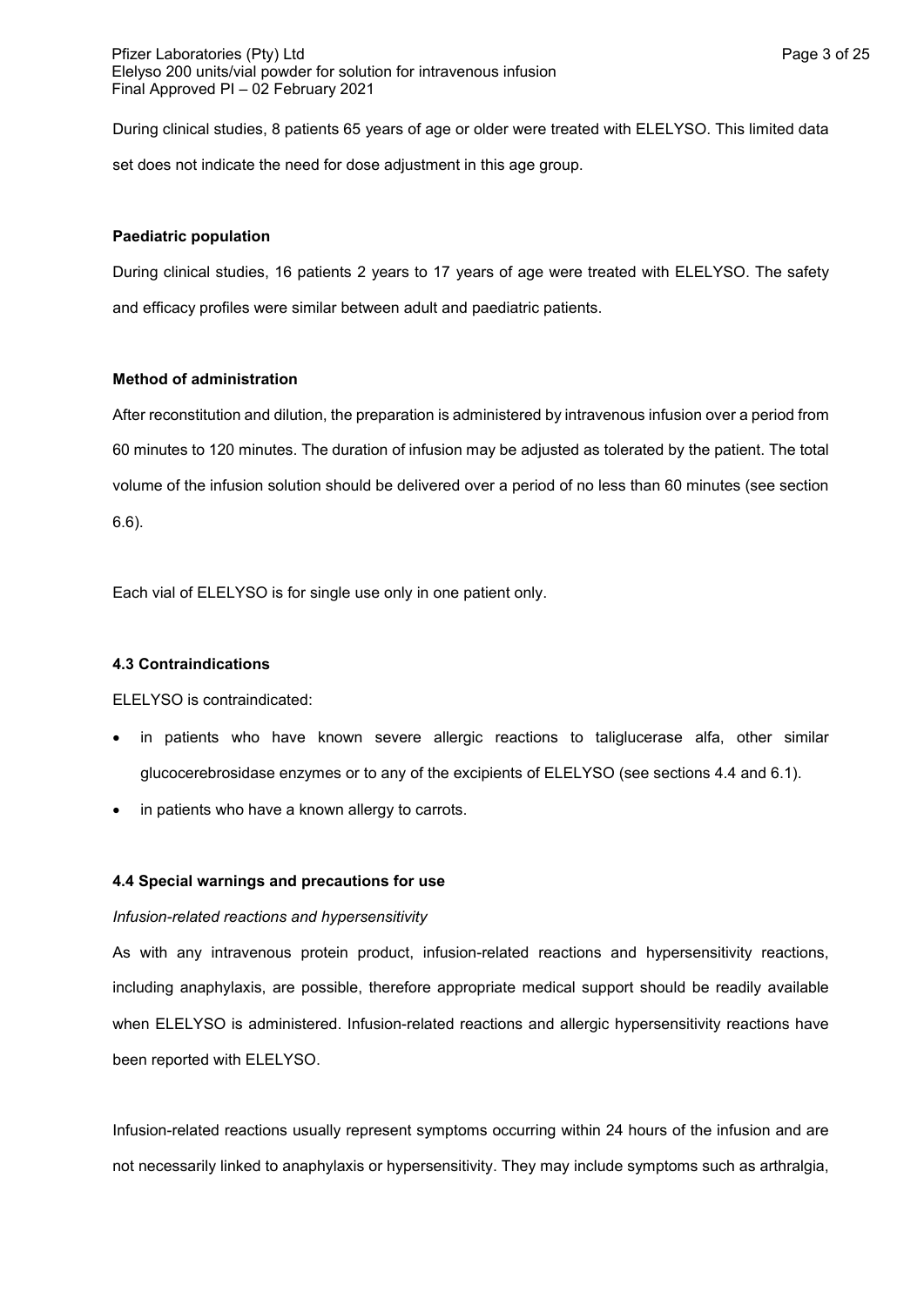### Pfizer Laboratories (Pty) Ltd **Page 4 of 25** and Page 4 of 25 Elelyso 200 units/vial powder for solution for intravenous infusion Final Approved PI – 02 February 2021

headache, vomiting, flushing, pruritus, pain in extremity, diarrhoea, chest discomfort, feeling hot, muscle spasms, tremor and throat irritation. They can usually be managed successfully by decreasing the infusion rate, temporarily stopping the infusion or administering antihistamines and/or analgesics/antipyretics.

Anaphylaxis has been observed in some patients treated with ELELYSO. If anaphylaxis occurs, immediately discontinue the infusion and initiate appropriate treatment.

Hypersensitivity (which may include anaphylaxis) is characterised by hypotension, bronchospasm, laryngeal oedema, wheezing and urticaria. Patients who experience hypersensitivity can usually be treated with medicines such as antihistamines, antipyretics and/or corticosteroids. Hypersensitivity may contraindicate further treatment, however, pre-treatment with antihistamines and/or corticosteroids may prevent subsequent reactions. Hypersensitivity events occur more commonly within the first 3 months of starting treatment, however, they may occur at any time therefore ongoing monitoring is required.

If a severe allergic reaction occurs, current medical standards for emergency treatment should be followed and the immediate discontinuation of the ELELYSO infusion is recommended.

#### *Antibody response/immunogenicity*

As with other therapeutic proteins, the development of immunoglobulin G (IgG) anti-drug antibodies (ADA) to ELELYSO has been described. Hypersensitivity reactions occur in patients with and without ADA but are more common among those with ADA, some of whom experience anaphylactic reactions.

In a study in enzyme replacement therapy (ERT)-naïve adult patients, seventeen of thirty-two patients (17 of 32; 53 %) who were administered taliglucerase alfa every two weeks developed ADA post-treatment (defined as ADA-positive at one or more post-treatment time points). Two additional patients were ADA-positive at baseline; one patient withdrew after developing an allergic reaction with the first dose of taliglucerase alfa, and the second patient became ADA-negative at 21 months of treatment and remained negative thereafter with continued treatment. In ERT-naïve paediatric patients, 2 of 11 (18 %) patients developed ADA. One ERT-naïve paediatric patient was ADA-positive at baseline but became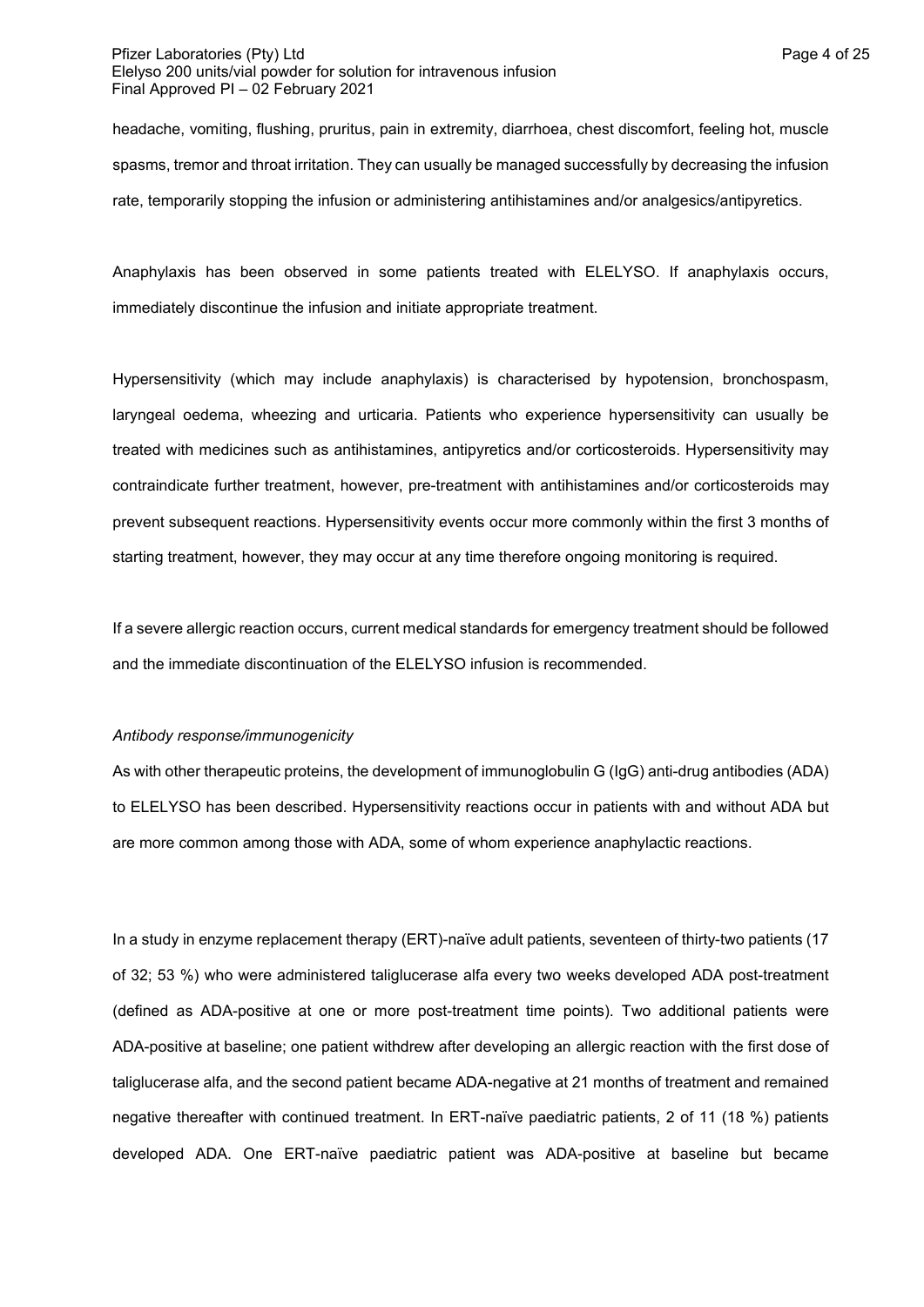### Pfizer Laboratories (Pty) Ltd **Page 5 of 25** and Page 5 of 25 Elelyso 200 units/vial powder for solution for intravenous infusion Final Approved PI – 02 February 2021

ADA-negative following treatment with taliglucerase alfa. In a study in ERT-experienced adult and paediatric patients (N=31; 26 adult patients and 5 paediatric patients), 5 adult patients (16 % of all patients) who switched from imiglucerase treatment to taliglucerase alfa treatment once every two weeks developed ADA after the switch. None of the ERT-experienced paediatric patients developed ADA after switching from imiglucerase treatment to taliglucerase alfa treatment. In the ERT-experienced population, two adult and two paediatric patients who switched from imiglucerase were ADA-positive at baseline but ADA-negative following ELELYSO treatment. One of these ERT-experienced adults subsequently became ADA-positive following continued treatment. The relevance of ADA to adverse events is currently unclear.

Using neutralising antibody assays of limited sensitivity, the following patients were determined to be positive for neutralising activity in an *in vitro* enzyme inhibition assay.

- three treatment-naïve adult patients (one patient initially tested positive at 18 months, one at 21 months and one at 42 months of ELELYSO treatment)
- one adult patient switched from imiglucerase (initially tested positive at 9 months of ELELYSO treatment)
- one treatment naïve paediatric patient (initially tested positive at 36 months of ELELYSO treatment)

The significance of these findings is unknown at this time.

There has been no demonstrated consistent association between positive neutralising antibody assay results and therapeutic response, however, in three patients with anti-neutralising antibodies, there was a tendency to lower haematological response. It may be useful for medical practitioners to measure neutralising antibodies in patients where there is a lack of therapeutic response at a reasonable dose.

Testing for anti-taliglucerase antibodies should be considered in cases of severe infusion-related reactions or hypersensitivity. High or rising titres or the presence of neutralising antibodies would be of concern.

Immunogenicity assay results are highly dependent on the sensitivity and specificity of the assay and may be influenced by several factors such as assay methodology, sample handling, timing of sample collection,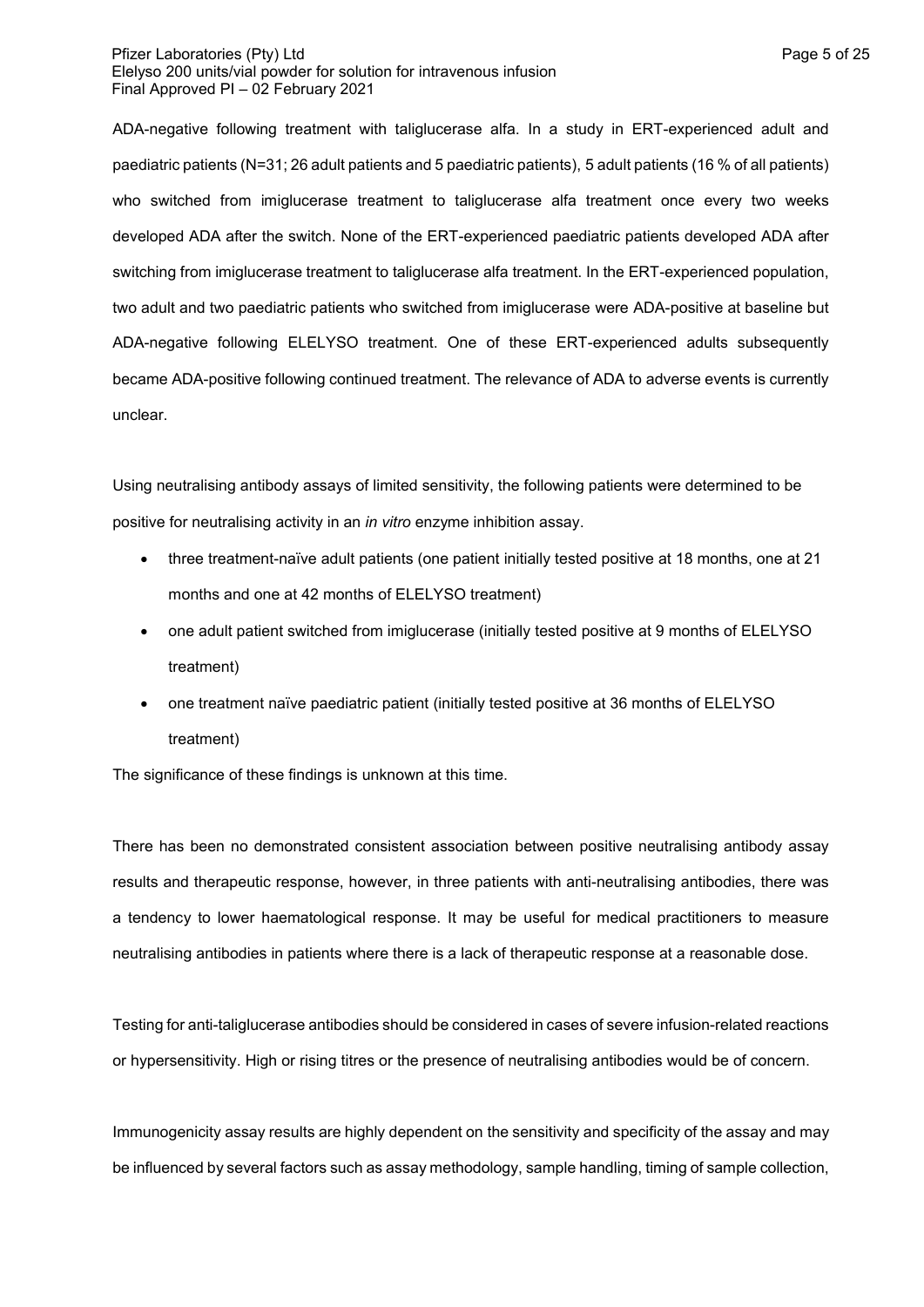concomitant medication and underlying disease. For these reasons, comparison of the incidence of antibodies to ELELYSO with the incidence of antibodies to other products may be misleading.

### *Pulmonary hypertension*

Pulmonary hypertension is a known complication of Gaucher disease. Patients with respiratory symptoms should be evaluated for the presence of pulmonary hypertension.

Routine evaluation to detect the presence of pulmonary hypertension after diagnosis of Gaucher disease and over time is recommended. Patients diagnosed with pulmonary hypertension should receive adequate doses of ELELYSO to ensure control of underlying Gaucher disease as well as be evaluated for the need of additional pulmonary hypertension specific treatments.

### *Allergy to carrots*

The occurrence of allergic reactions to ELELYSO in patients with known carrot allergies has not been studied in clinical trials and is currently unknown (see section 4.3). If infusion-related reactions or hypersensitivity occurs, patients should be managed as described above.

## *Neuronopathic Gaucher disease*

Patients with severe and complex neurological symptoms were excluded from clinical studies; paediatric patients with longstanding oculomotor gaze palsy and/or mutations suggestive of neuronopathic disease were permitted to enrol. Two out of 11 (18 %) patients in the paediatric study (PB-06-005) for patients naïve to enzyme replacement therapy were diagnosed with Type 3c disease and one child in the switch trial possessed the homozygote L444P genotype. There is no clinical experience with the use of ELELYSO in patients with Type 2 Gaucher disease.

## **Special populations**

## *Use in renal and hepatic impairment*

Studies of ELELYSO in patients with Gaucher disease with renal or hepatic impairment have not been conducted.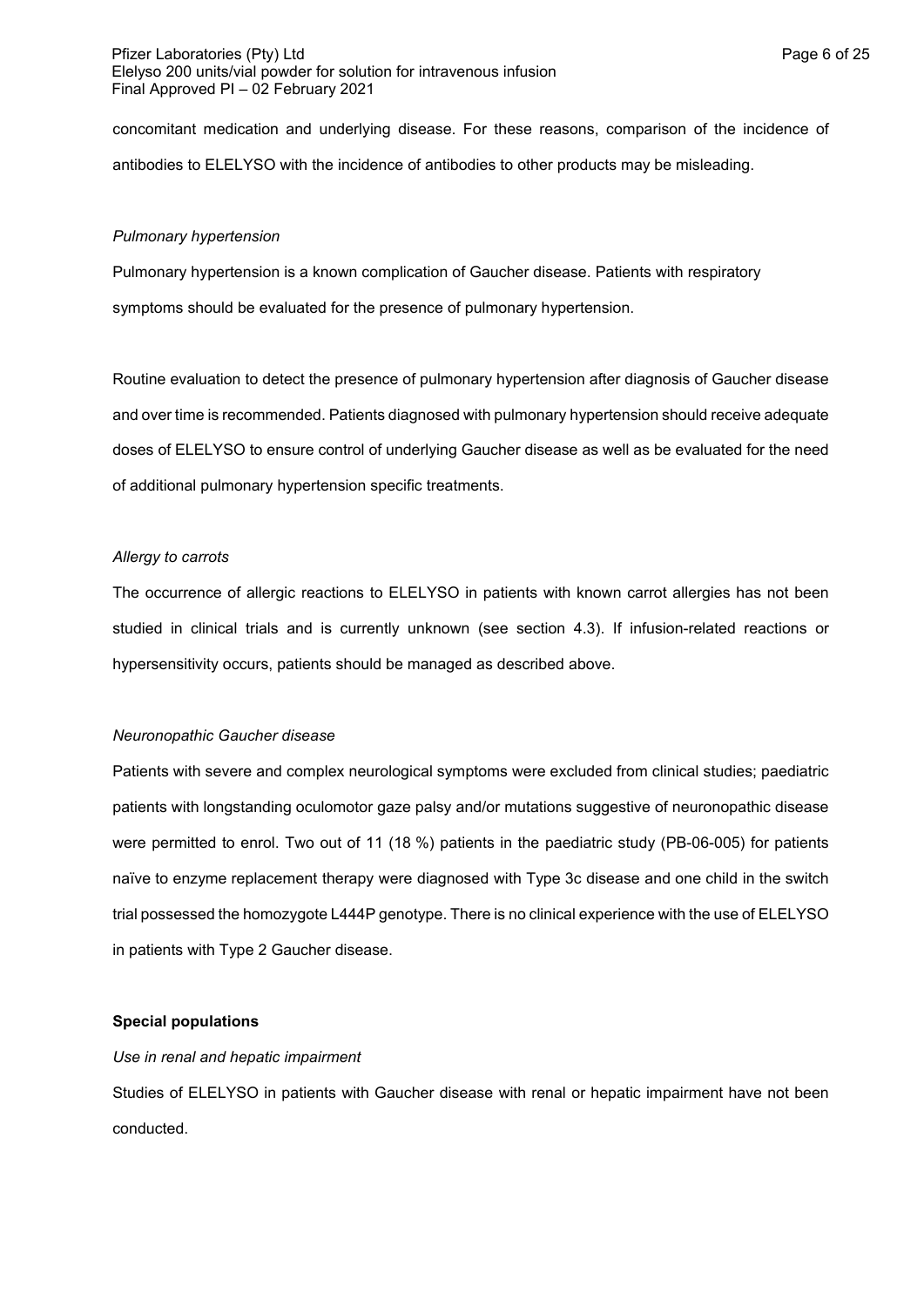### Pfizer Laboratories (Pty) Ltd **Philosopheratories** (Pty) Ltd **Page 7 of 25** Elelyso 200 units/vial powder for solution for intravenous infusion Final Approved PI – 02 February 2021

### *Use in the elderly*

Clinical studies of ELELYSO did not include sufficient numbers of patients 65 years of age and over to determine whether they respond differently from younger patients. Other reported clinical experience has not identified differences in responses between the elderly and younger patients.

In general, dose selection for an elderly patient requires caution, usually starting at the low end of the dosing range, reflecting the greater frequency of decreased hepatic, renal or cardiac function, and of concomitant disease or other medicine therapy in this patient group.

### *Effects on laboratory tests*

No data available.

### **Paediatric population**

ELELYSO safety and efficacy profiles were similar between adult and paediatric patients. However, the number of children involved in the clinical trials is small.

## *Excipients with known effect*

### *Sodium*

This medicine contains sodium and is administered in 9 mg/mL (0,9 %) sodium chloride intravenous solution. This should be taken into consideration when administered to patients on a controlled sodium diet.

### *Mannitol*

ELELYSO contains mannitol and may have a laxative effect.

## **4.5 Interaction with other medicines and other forms of interaction**

In the absence of compatibility studies, ELELYSO should not be mixed with other medicines, except those mentioned in section 6.6.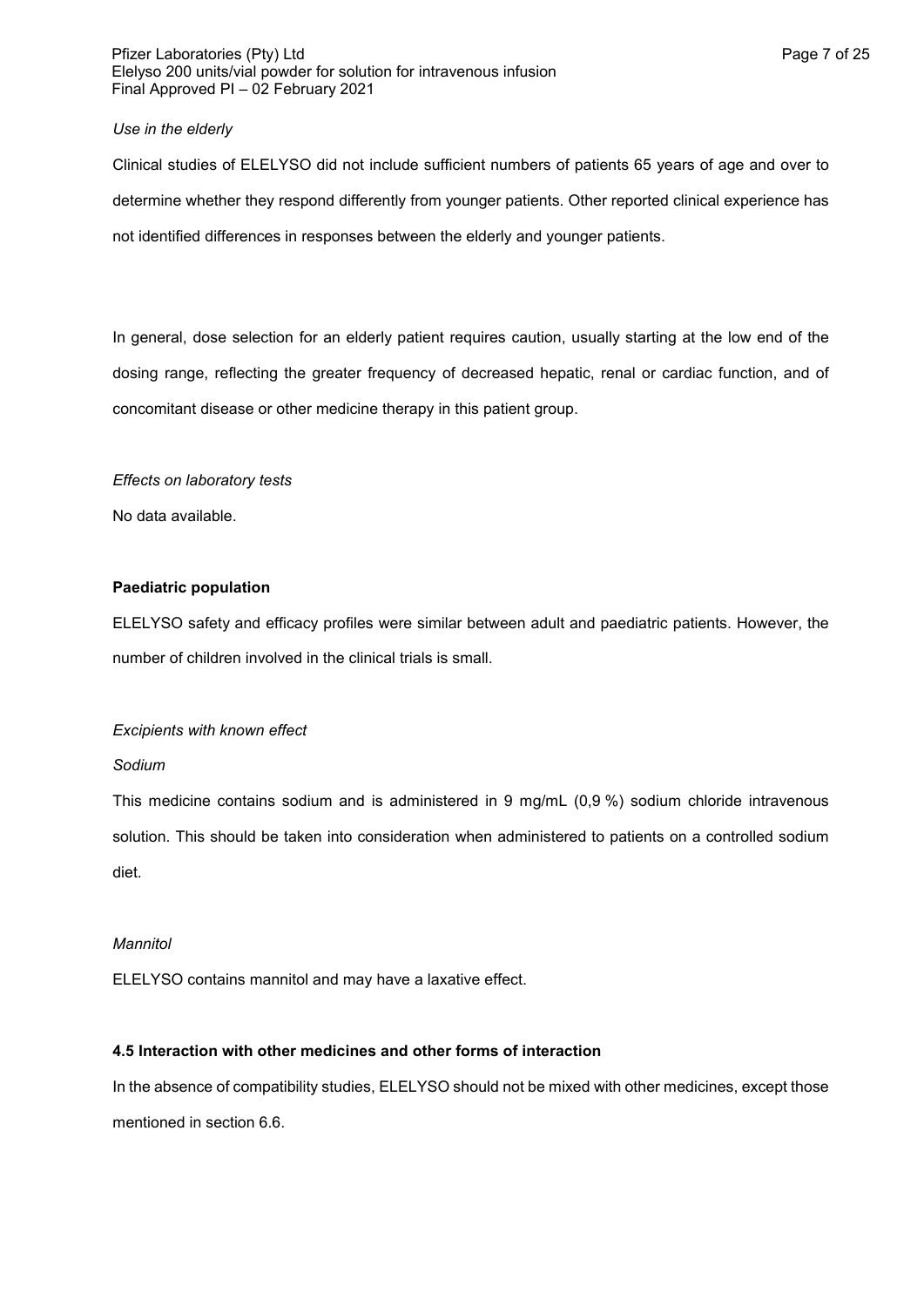#### **4.6 Fertility, pregnancy and lactation**

#### **Pregnancy**

Reproductive toxicity studies using pregnant rats and rabbits given high doses of taliglucerase alfa revealed no evidence of harm to the foetus. There are, however, no adequate and well controlled studies in pregnant women. Because animal reproduction studies are not always predictive of human response, caution should be exercised when prescribing to pregnant women and this medicine should only be used during pregnancy if the potential benefit justifies the risk.

#### **Breastfeeding**

It is unknown whether ELELYSO is excreted in animal or human breast milk. Because many medicines are excreted in human milk, caution should be exercised when ELELYSO is administered to a breastfeeding woman.

#### **Fertility**

Taliglucerase alfa did not affect fertility or reproductive performance in male and female rats.

#### **4.7 Effects on ability to drive and use machines**

Patients should be aware of how they react to ELELYSO before driving or operating machinery as dizziness has been reported in clinical trials with ELELYSO.

### **4.8 Undesirable effects**

#### *Summary of the safety profile*

The safety of ELELYSO has been evaluated in over 130 patients with Gaucher disease; data from 74 patients in controlled clinical trials were used to determine the frequency of adverse drug reactions (Table 1). ELELYSO was administered in median doses of 9 units/kg to 78 units/kg of body weight every 2 weeks, for treatment durations of up to 60 months.

Patients were between 2 years and 85 years of age at the time of their first treatment with ELELYSO and included both treatment naïve patients and those patients previously treated with imiglucerase.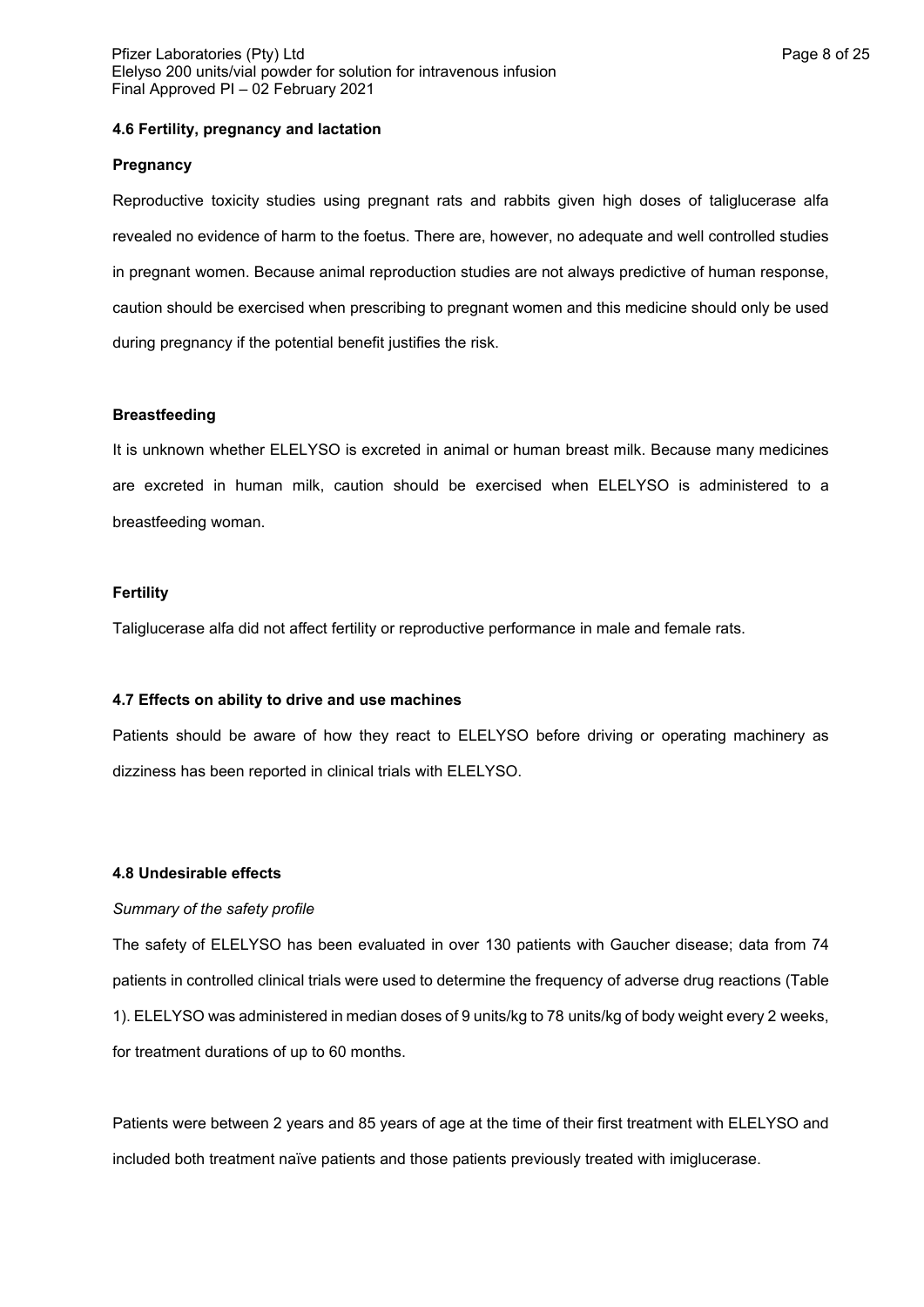The most serious adverse reactions in patients in clinical trials were immune-mediated adverse events of Type 1 hypersensitivity reactions (see section 4.4).

The most common adverse reactions were infusion-related reactions occurring within 24 hours of the infusion. The most commonly observed symptoms of infusion-related reactions were: arthralgia, headache, vomiting, hypersensitivity, flushing, pruritus, pain in extremity and pulmonary hypertension. Other infusion reactions included diarrhoea, chest discomfort, feeling hot, muscle spasms, tremor, throat irritation, erythema, rash and infusion site pain.

The safety of ELELYSO has been established in paediatric patients from 2 to 16 years of age. One treatment-related serious adverse event was reported in paediatric clinical trials; an 8-year-old patient experienced a serious adverse reaction (gastroenteritis). There does not appear to be a major difference in frequency of adverse reactions in paediatric patients compared to adult patients, with the exception that vomiting and abdominal pain were seen more commonly in paediatric patients.

### *Tabulated summary of adverse reactions*

The adverse reactions reported in patients with Gaucher disease are listed in Table 1 (all adult and paediatric patients). The adverse event terms in clinical studies were categorised utilising the incidence rate as follows: very common  $\geq 1/10$ ; common  $\geq 1/100$  to  $< 1/10$ ; uncommon  $\geq 1/1$  000 to  $< 1/100$ ; rare  $\geq$ 1/10 000 to  $<$  1/1 000; very rare  $<$  1/10 000. Within each frequency grouping, adverse reactions are presented in order of decreasing seriousness.

*Table 1: Adverse reactions reported in Phase 3 clinical studies\**

| System organ class         | Frequency | Side effect      |
|----------------------------|-----------|------------------|
| Immune system<br>disorders | Common    | Hypersensitivity |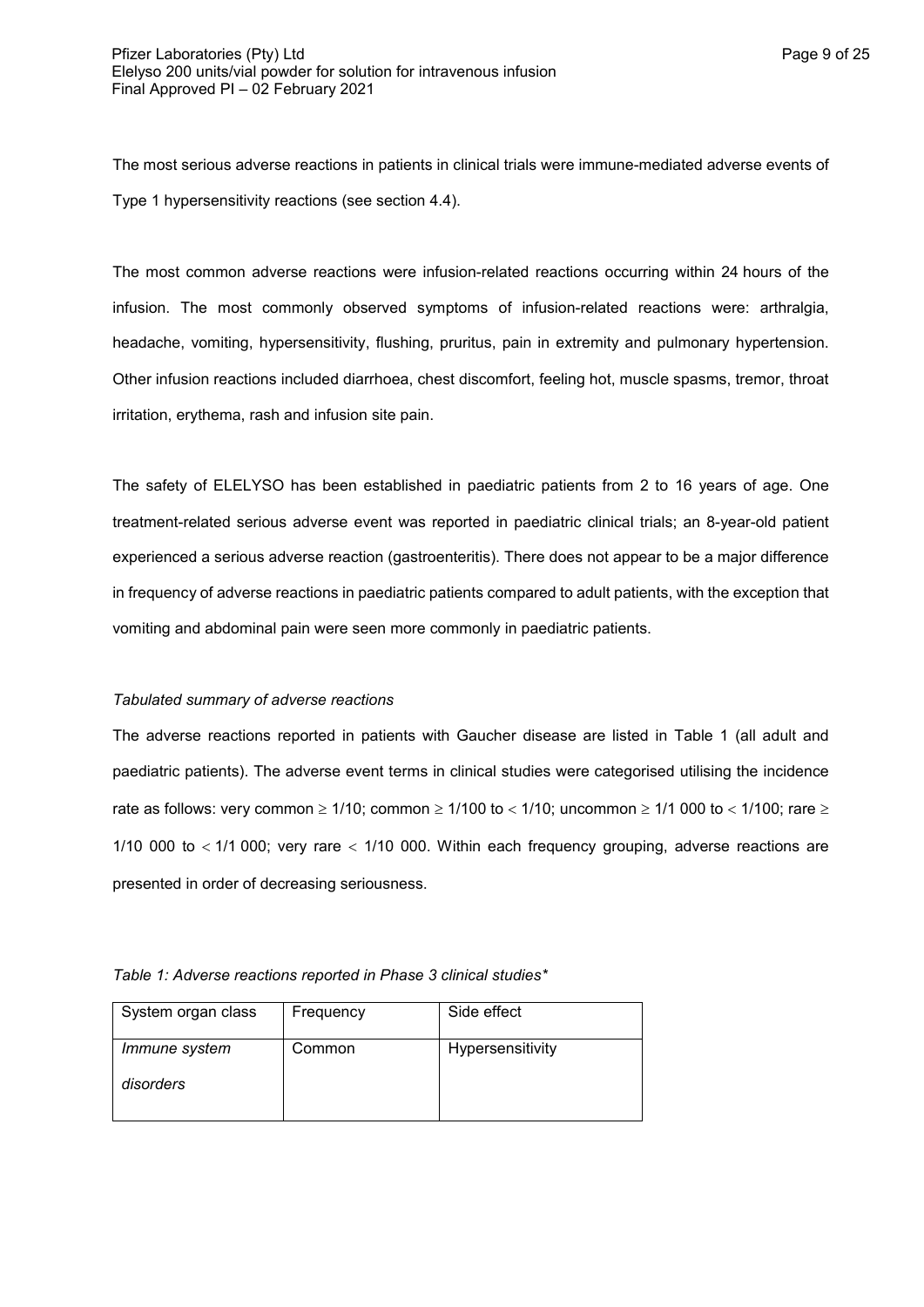### Pfizer Laboratories (Pty) Ltd Page 10 of 25 Elelyso 200 units/vial powder for solution for intravenous infusion Final Approved PI – 02 February 2021

| Nervous system        | Very common        | Headache                    |
|-----------------------|--------------------|-----------------------------|
| disorders             |                    | <b>Dizziness</b>            |
| Vascular disorders    | Common             | Flushing                    |
| Respiratory, thoracic | Common             | Throat irritation           |
| and mediastinal       |                    |                             |
| disorders             |                    |                             |
| Gastrointestinal      | Very common        | Vomiting                    |
| disorders             |                    | Abdominal pain <sup>a</sup> |
|                       | Common             | Nausea                      |
| Skin and              | Common             | Pruritus                    |
| subcutaneous tissue   |                    | Erythema                    |
| disorders             |                    | Rash                        |
|                       | Frequency not      | Angioedema b                |
|                       | known              |                             |
|                       | (cannot be         |                             |
|                       | estimated from the |                             |
|                       | available data)    |                             |
| Musculoskeletal and   | Very common        | Arthralgia                  |
| connective tissue     |                    | Pain in extremity           |
| disorders             | Common             | Bone pain                   |
|                       |                    | Back pain                   |
| General disorders and | Common             | Infusion site pain          |
| administration site   |                    | Fatigue                     |
| conditions            |                    | Peripheral oedema           |
| Injury, poisoning and | Common             | Infusion-related reaction   |
| procedural            |                    |                             |
| complications         |                    |                             |
| Investigations        | Common             | Increased weight            |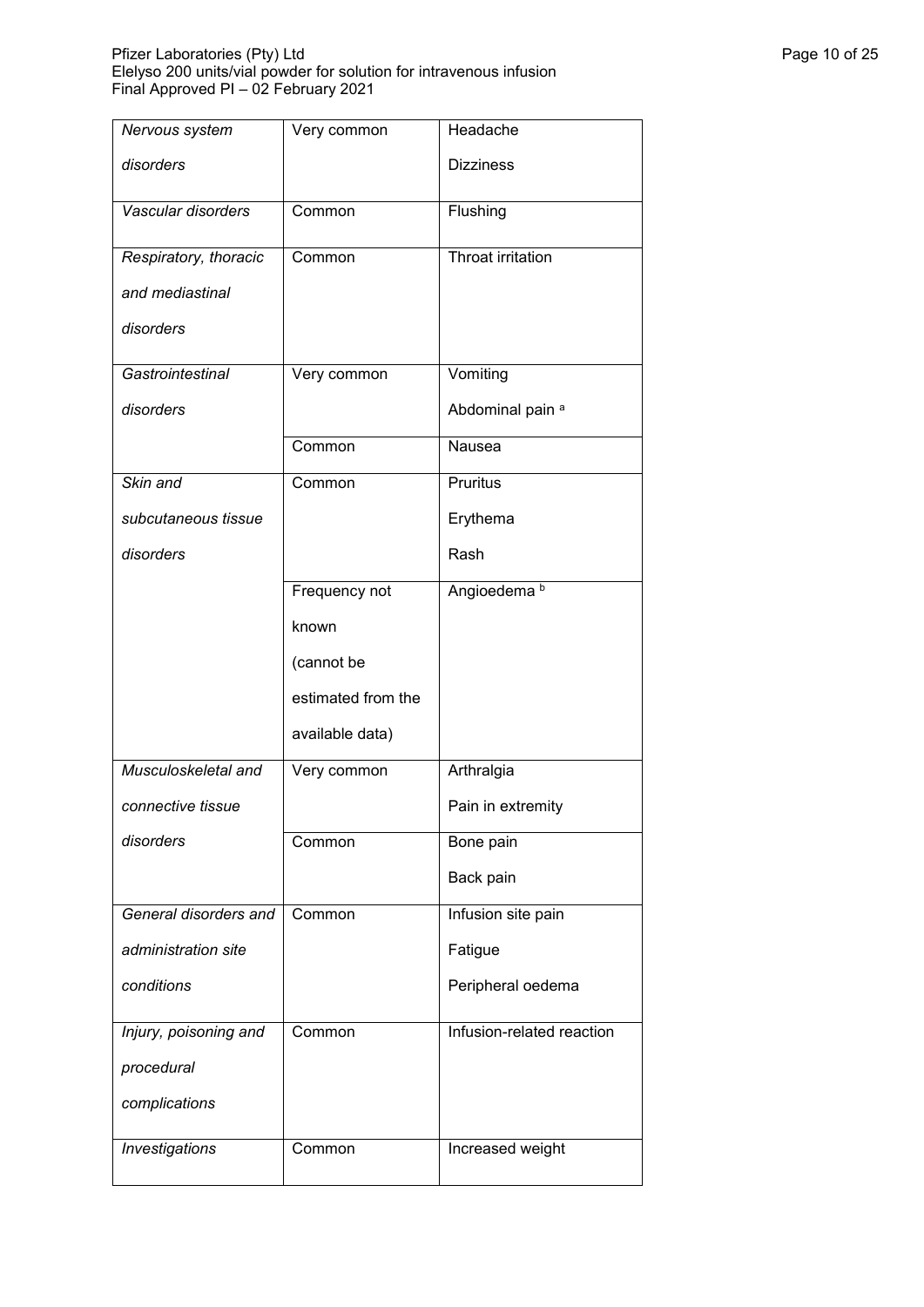Pfizer Laboratories (Pty) Ltd **Page 11 of 25** Page 11 of 25 Elelyso 200 units/vial powder for solution for intravenous infusion Final Approved PI – 02 February 2021

a Abdominal pain includes upper abdominal pain and lower abdominal pain.

**h**Angioedema includes eyelid oedema, angioedema, lip oedema, face swelling, conjunctival oedema, eye

swelling, lip swelling, mouth oedema, swollen tongue, and laryngeal oedema.

\* Frequency of adverse drug reactions was calculated from all causality adverse event data.

### *Post-marketing experience*

The limited post-marketing experience with ELELYSO is consistent with the above profile.

The following adverse events were reported during post-marketing surveillance:

*Immune system disorders:* anaphylactic reaction

*Skin and subcutaneous tissue disorders:* urticaria

### *Reporting of suspected adverse reactions*

Reporting suspected adverse reactions after authorisation of the medicine is important. It allows continued monitoring of the benefit/risk balance of the medicine. Health care providers are asked to report any suspected adverse reactions to SAHPRA via the "**6.04 Adverse Drug Reactions Reporting Form**", found online under SAHPRA's publications:

<https://www.sahpra.org.za/Publications/Index/8>

### **4.9 Overdose**

There is no experience with overdose of ELELYSO. The maximum average dose of ELELYSO in clinical studies was 78 units/kg body weight.

In overdose, side effects can be precipitated and/or be of increased severity (see section 4.8).

## **5. PHARMACOLOGICAL PROPERTIES**

### **5.1 Pharmacodynamic properties**

Pharmacotherapeutic group: Alimentary tract and metabolism - enzymes.

ATC code: A16AB11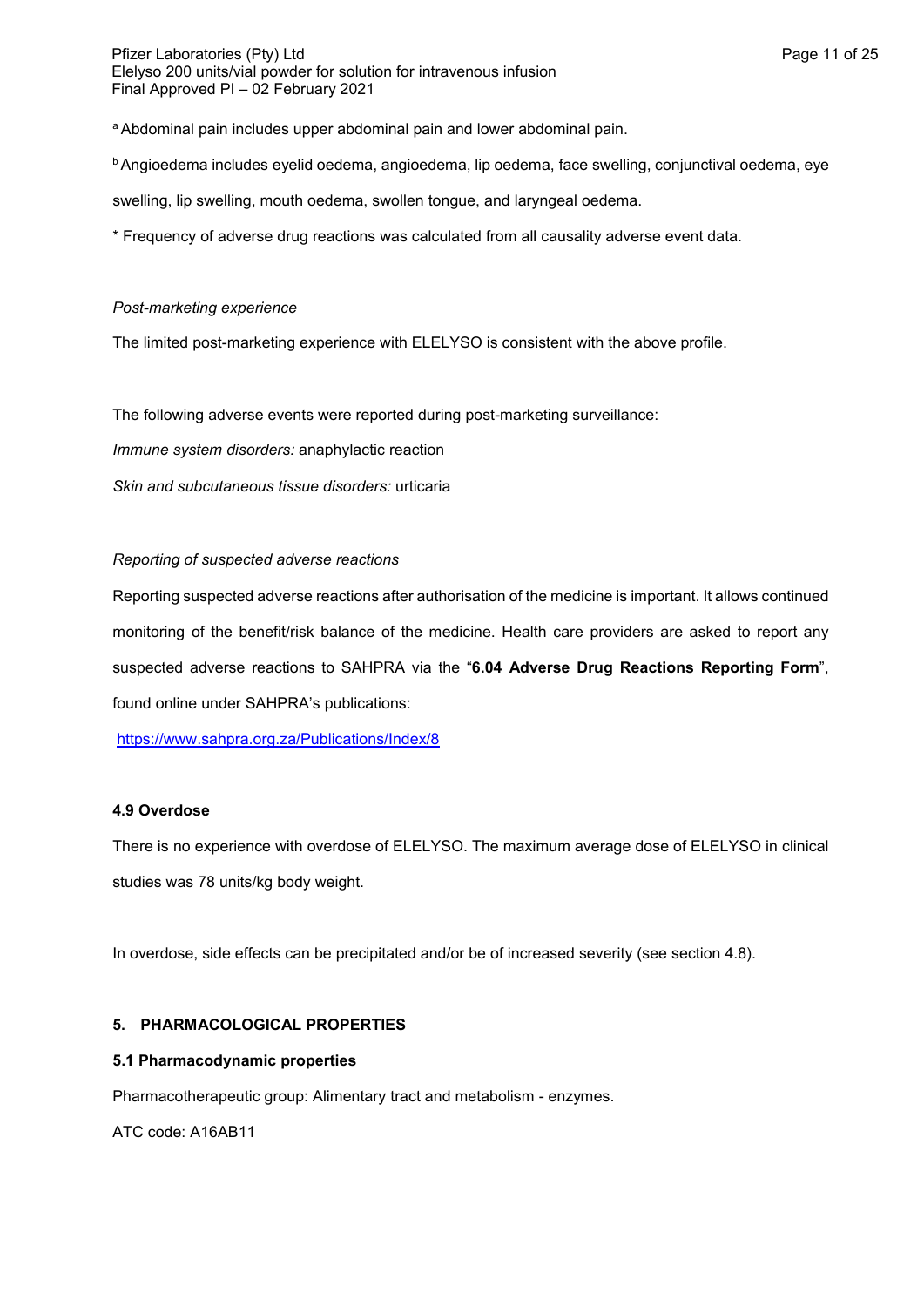### Pfizer Laboratories (Pty) Ltd **Page 12 of 25** Page 12 of 25 Elelyso 200 units/vial powder for solution for intravenous infusion Final Approved PI – 02 February 2021

### *Mechanism of action*

Taliglucerase alfa is a recombinant active form of the human lysosomal enzyme, β-Glucocerebrosidase, expressed in genetically modified carrot plant root cells. β-Glucocerebrosidase (β-D-glucosyl-Nacylsphingosine glucohydrolase, E.C. 3.2.1.45) is a lysosomal glycoprotein enzyme that catalyses the hydrolysis of the glycolipid glucocerebroside to glucose and ceramide.

Gaucher disease is caused by point mutations in the human glucocerebrosidase (hGCD) gene, which result in a less active endogenous enzyme resulting in the accumulation of glucocerebroside in the lysosomes of macrophages.

The characteristic glycolipid-laden macrophages, called Gaucher cells, are found in liver, spleen and bone marrow. The associated clinical systemic symptoms include severe hepatosplenomegaly as well as anaemia, thrombocytopenia and skeletal deterioration in the form of osteonecrosis, pathological fractures associated with osteopaenia, remodelling failure and bone crises. The oligosaccharide chains at taliglucerase alfa glycosylation sites have terminal mannose sugars that are necessary for interaction with mannose receptors present on macrophages. Taliglucerase alfa uptake by macrophages was shown, in *in vitro* studies with both mouse and human cells, to be in large part mediated by mannose receptors.

#### *Clinical trials*

### *Study in adult patients naïve to enzyme replacement therapy (PB-06-001)*

The safety and efficacy of taliglucerase alfa was evaluated in a pivotal, multi-centre, double-blind, randomised Phase III study investigating two dose groups, 30 units/kg and 60 units/kg. The study was conducted in 31 adult patients, aged 18 years of age and above, with Gaucher disease (PB-06-001) who were treatment naïve to enzyme replacement therapy (ERT).

Patients with a confirmed diagnosis of Gaucher disease (leukocyte GCD activity level ≤ 3 nmol/mg\*hr (≤ 30 % of the mean activity of the reference range), enlarged spleens (> 8 times normal) and thrombocytopenia (< 120 000/mm $^3$ ) were eligible. Patients could not have received ERT in the past or for at least 12 months prior to study entry and must have had a negative anti-glucocerebrosidase antibody test result at screening. Patients must not have received substrate reduction therapy (SRT) in the past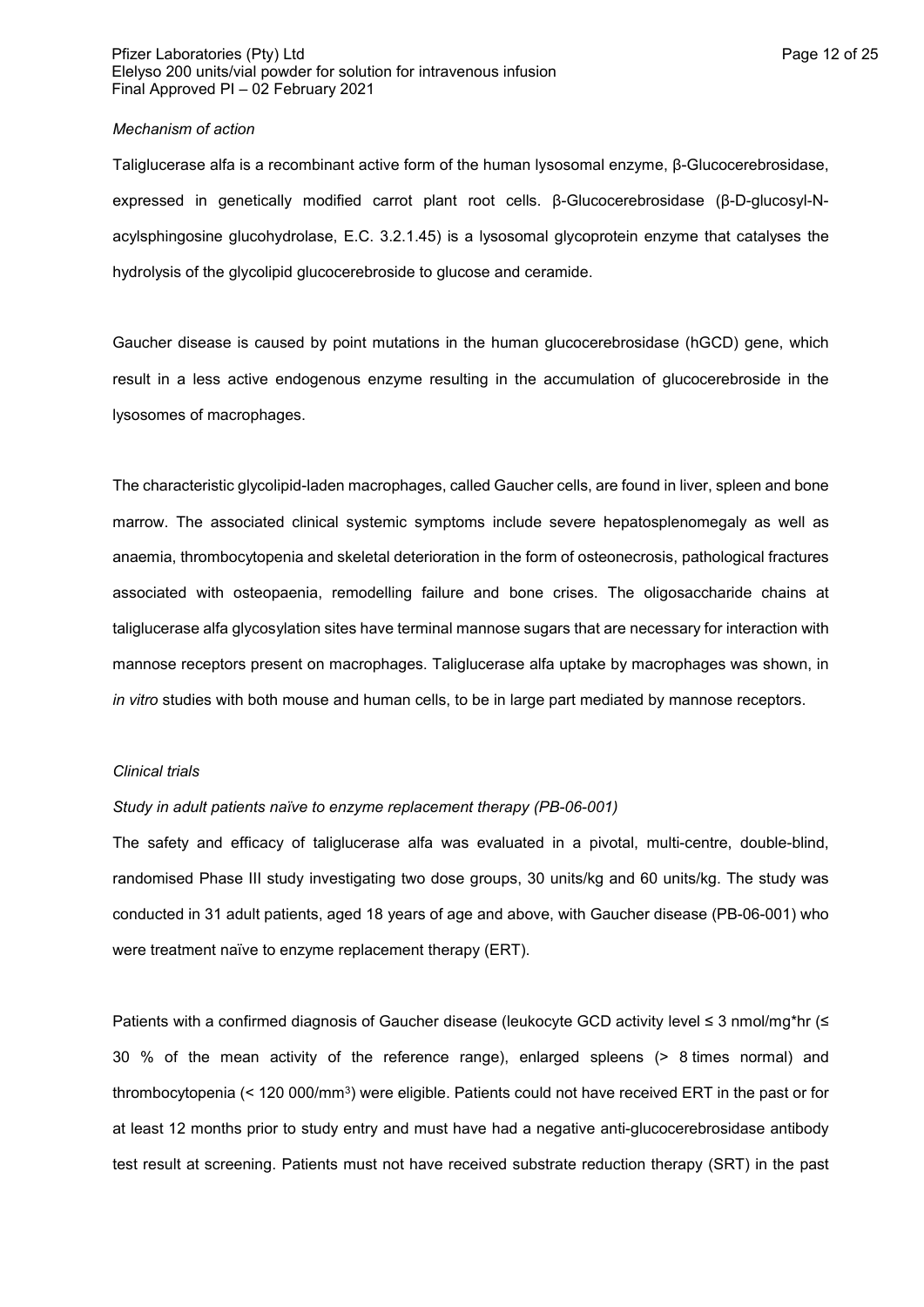### Pfizer Laboratories (Pty) Ltd **Philosopheratories** (Pty) Ltd **Page 13 of 25** Elelyso 200 units/vial powder for solution for intravenous infusion Final Approved PI – 02 February 2021

12 months. Bone disease was not part of the inclusion criteria. Patients with severe neurological symptoms were excluded from the study.

The primary endpoint was percent change from baseline in spleen volume measured by MRI at month 9. Major secondary endpoints included change from baseline in haemoglobin, liver volume (percent change) and platelet count. Change from baseline in Quantitative Chemical Shift Imaging (QCSI) technique, which measures bone marrow fat fraction (Ff) and Dual-Energy X-ray Absorptiometry (DEXA), which measures mineral density, were evaluated as tertiary endpoints.

Intravenous infusions were administered every 2 weeks for 9 months (i.e., 38 weeks). Thirty-one (31) patients treated with 30 units/kg (n=15) and 60 units/kg (n=16) were evaluated for efficacy. Patient age ranged from 19 to 74 years of age (mean age 36 years), of these 48 % (15/31) were male. Sixteen (16) patients had enlarged livers and 10 patients had anaemia at baseline. All patients were naïve to ERT.

Both dose groups, 30 units/kg and 60 units/kg, demonstrated a statistically significant reduction in spleen volume compared with baseline at the month 6 visit (22,21 % and 29,94 % respectively; both *p*<0,0001) and month 9 visit (26,91 % and 38,01 % respectively; both *p*<0,0001). Similar effects were observed for haemoglobin increase, liver volume decrease and platelet count increase as noted in Table 2.

| <b>Clinical Parameters</b>   |              | Taliglucerase<br>alfa<br>30 units/kg<br>$n = 15$ | Taliglucerase<br>alfa<br>60 units/kg<br>$n = 16$ | Comparison<br>between<br>dose groups<br>30 vs. 60<br>units/kg |
|------------------------------|--------------|--------------------------------------------------|--------------------------------------------------|---------------------------------------------------------------|
| Spleen<br>volume<br>% change | Mean<br>(SD) | $-26,91$<br>(7, 79)                              | $-38,01$<br>(9, 38)                              | <b>NA</b>                                                     |
|                              | р<br>value   | < 0.0001                                         | < 0.0001                                         | 0,060                                                         |
| Haemoglobin<br>g/dL change   | Mean<br>(SD) | 1,6<br>(1,4)                                     | 2,2<br>(1,4)                                     | <b>NA</b>                                                     |
|                              | р<br>value   | 0,0010                                           | < 0,0001                                         | 0,719                                                         |

*Table 2: Summary of clinical parameters: mean change from baseline to 9 months and comparison between dose groups in study PB-06-001 (n=31; intention-to-treat population)*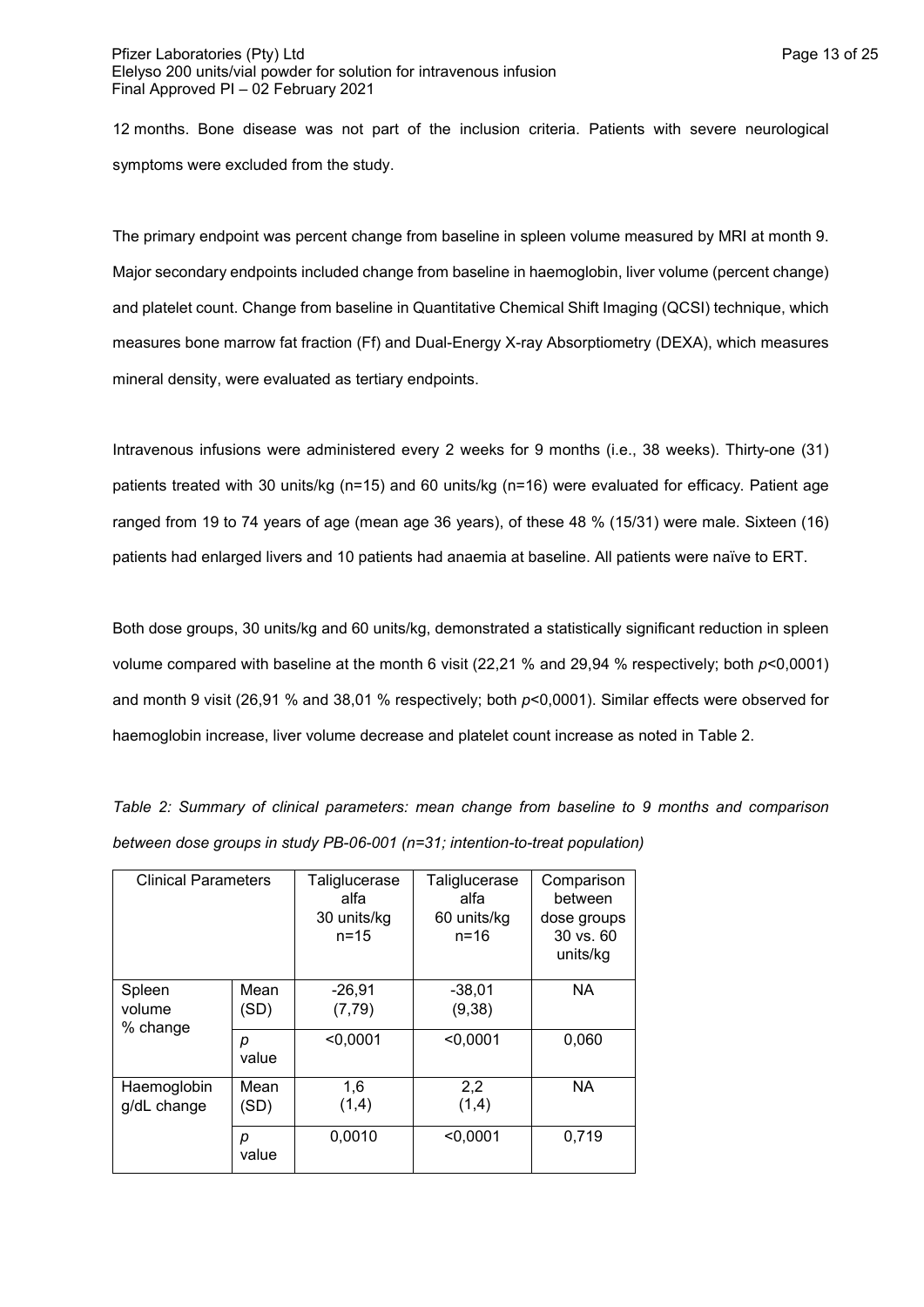Pfizer Laboratories (Pty) Ltd **Page 14 of 25** Pfizer Laboratories (Pty) Ltd Elelyso 200 units/vial powder for solution for intravenous infusion Final Approved PI – 02 February 2021

| Liver volume            | Mean       | $-10,48$  | $-11,11$ | <b>NA</b> |
|-------------------------|------------|-----------|----------|-----------|
| % change                | 'SD)       | (11, 27)  | (6,68)   |           |
|                         | р<br>value | 0,0041    | < 0,0001 | 0,349     |
| Platelet count          | Mean       | 11 427    | 41 494   | NA.       |
| /mm <sup>3</sup> change | (SD)       | (20 214)  | (47063)  |           |
|                         | р<br>value | $0,0460*$ | 0,0031   | 0,042     |

SD: standard deviation; NA: not applicable.

\*Clinically relevant improvement in platelet count at month 9 was also observed for the taliglucerase alfa 30 units/kg dose group (11 427/mm<sup>3</sup>, p=0,0460), but did not meet the pre-specified alpha level of 0,025.

As tertiary endpoints, bone involvement was assessed pre-treatment and at 9 months in a subset of 8 out of 31 (26 %) treatment naïve patients using the QCSI technique and DEXA. A trend in improvement of the mean change of T and Z score for lumbar spine and femoral neck were observed after 9 months treatment in both dose groups.

Twenty-six of the 31 patients in the 9-month clinical trial continued treatment with taliglucerase alfa in extension trials. Total combined study duration with taliglucerase alfa was 60 months, the first 24 months of which were conducted as a double-blind trial and the remaining 36 months as open-label. Twenty-six patients completed 24 months, 23 completed 36 months and 17 completed 60 months. The following data are the changes in clinical parameters for the double-blind portion of the extension trial (from baseline to Month 24) for the 30 units/kg (n=12) and 60 units/kg (n=14) dose groups, respectively: median (range) spleen volume expressed as % BW decreased 1,4 (0,7; 2,7) and 1,3 (0,6; 8,0), and as multiples of normal (MN) decreased 7,1 (3,3; 13,3) and 6,6 (3,0; 39,9); haemoglobin increased 1,2 (-1,2; 5,0) g/dL and 1,6 (- 1,5; 7,3) g/dL; liver volume expressed as % BW decreased 0,9 (0,4; 2,6) and 1,0 (-0,2; 2,8), and decreased 0,4 (0,2; 1,0) and 0,4 (-0,1; 1,1) MN; and platelet count increased 15 350 (-14 000, 87 000)/mm<sup>3</sup> and 49 000 (-10 000, 202 000)/mm<sup>3</sup>. Patients in the open-label portion of the extension trials demonstrated median improvements from baseline that were generally maintained across the measurement time points of the open label period for these outcomes.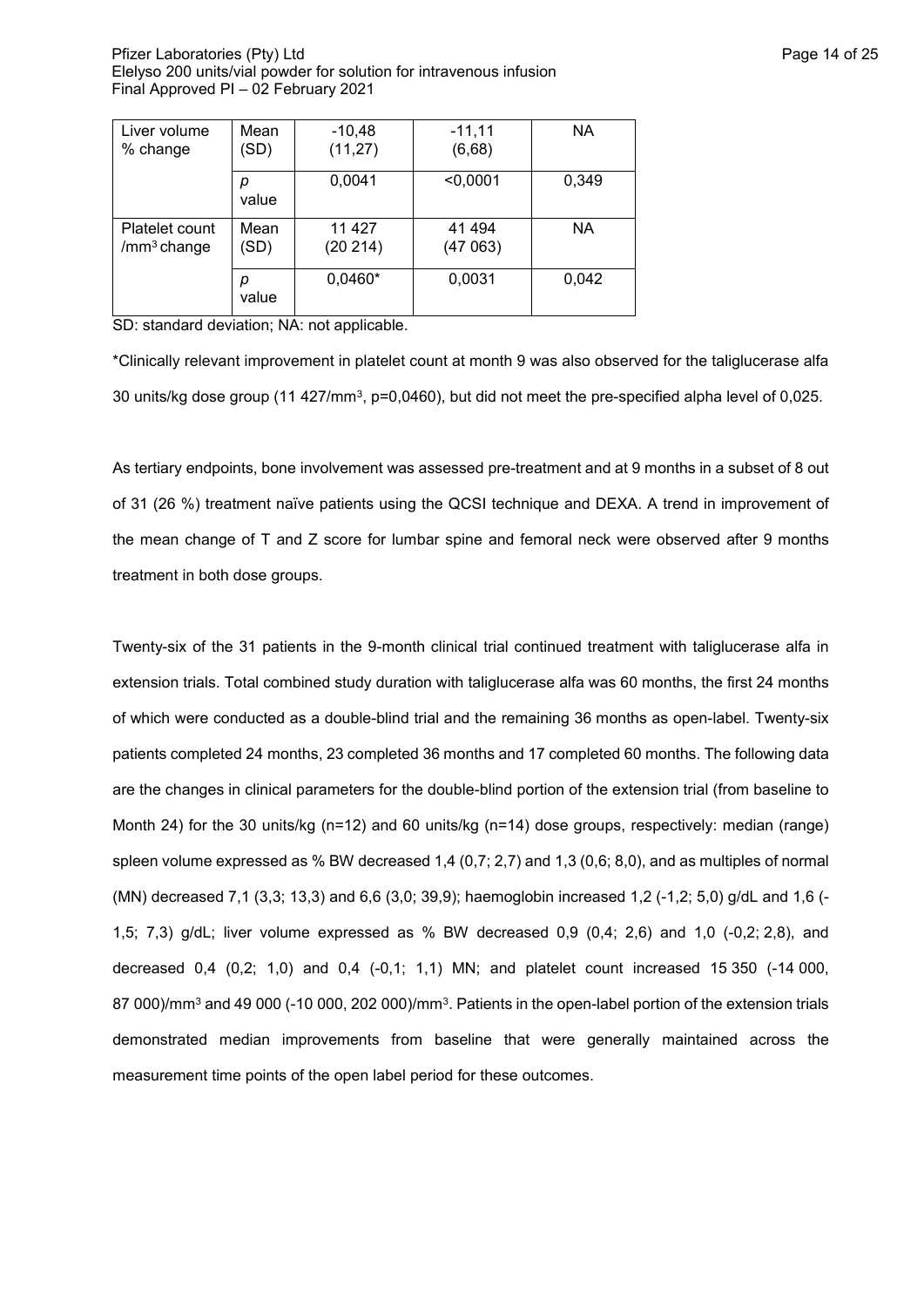### Pfizer Laboratories (Pty) Ltd **Page 15 of 25** of 25 Elelyso 200 units/vial powder for solution for intravenous infusion Final Approved PI – 02 February 2021

#### *Study in patients switching from imiglucerase to taliglucerase alfa (PB-06-002)*

A multi-centre, open-label, single arm 9-month study in clinically stable adult and paediatric Gaucher disease patients (2 years of age or above) treated with imiglucerase and switched to taliglucerase alfa at the same dose as the previous imiglucerase dose was performed (PB-06-002).

Patients were required to be clinically stable and to have a stable biweekly dose of imiglucerase for at least 6 months prior to enrolment. Patient age ranged from 13 to 66 years of age (mean 45 years of age), 46 % were male. Imiglucerase therapy was stopped, and treatment with taliglucerase alfa was administered every 2 weeks. Adjustment of dose was allowed by study criteria if needed to maintain clinical parameters (i.e., haemoglobin, platelet count, spleen volume, and liver volume). One patient required a dose increase (from 9,5 units/kg to 19 units/kg at week 24) for a platelet count of 92 000/mm<sup>3</sup> at week 22 and responded with a platelet count of 170 000/mm<sup>3</sup> at month 9.

Primary efficacy endpoints included platelet count, haemoglobin, spleen volume, liver volume and biomarkers (chitotriosidase and PARC/CCL18). Secondary endpoints for paediatric patients included: height and weight for growth evaluation; Tanner Stage for sexual development; and bone age by X-ray of left hand and wrist.

Twenty-six clinically stable adult patients were enrolled and 25 completed 9 months of treatment. Doses ranged from 9 units/kg to 60 units/kg with a mean of 28,8 units/kg. The age range was 18 years to 66 years and 14 patients were male and 12 were female.

Organ volumes remained stable. Median spleen volume was 814,2 mL at baseline and 697,3 mL after 9 months, and the respective median liver volumes were 1 816,5 mL at baseline and 1 800,6 mL at 9 months. Haematological parameters were also stable. Median haemoglobin levels were 13,6 g/dL at both baseline and after 9 months, and median platelet counts were 163 167/mm<sup>3</sup> at baseline and 159 000/mm<sup>3</sup> after 9 months.

Five paediatric patients were enrolled and completed the trial. Median doses ranged from 26 units/kg to 60 units/kg. The age range was 6 years to 16 years; 3 patients were male and 2 were female. Organ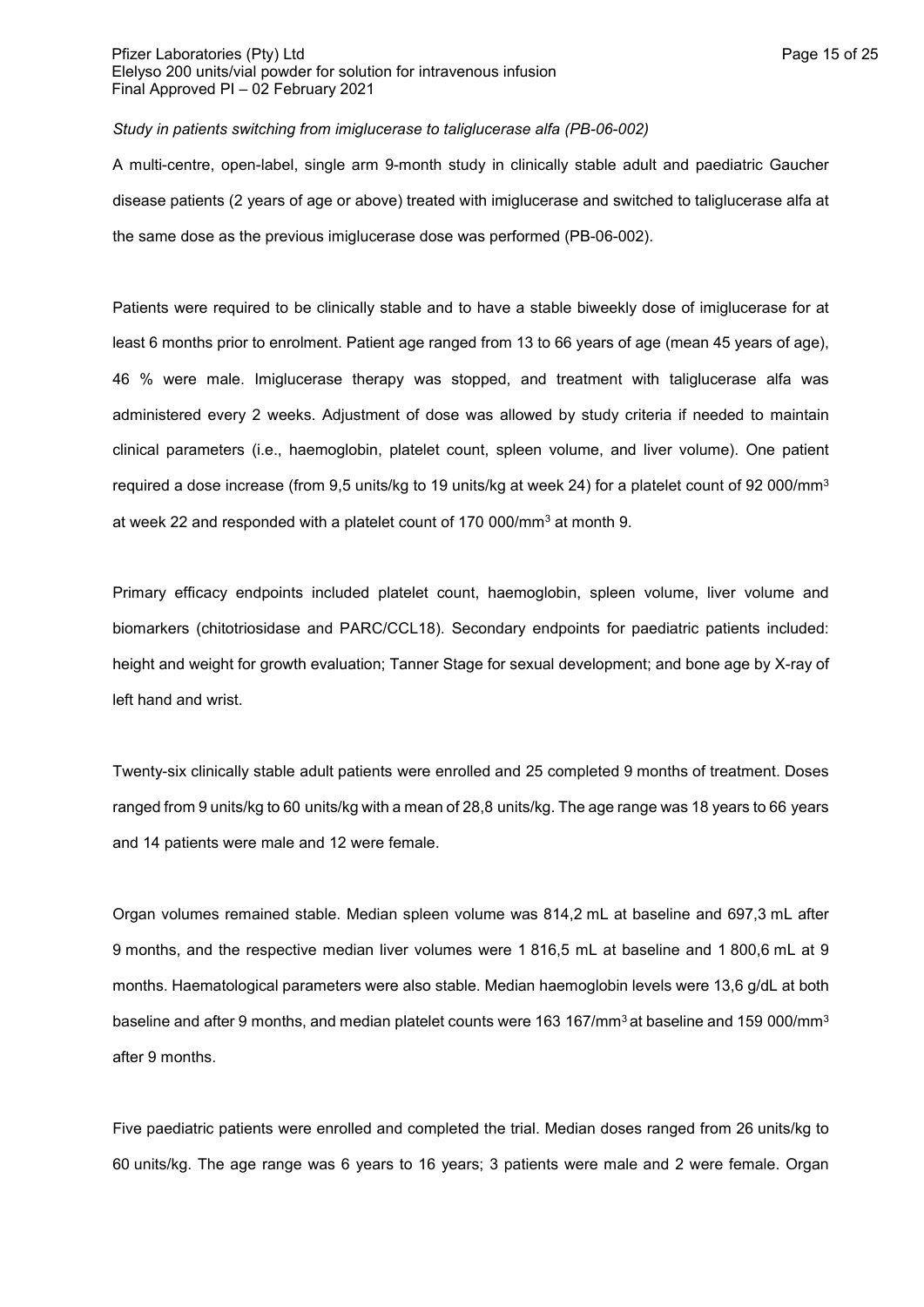### Pfizer Laboratories (Pty) Ltd **Page 16 of 25** Page 16 of 25 Elelyso 200 units/vial powder for solution for intravenous infusion Final Approved PI – 02 February 2021

volumes remained stable. Median spleen values were 324 mL at baseline and 256 mL at 9 months. Median liver values were 1 243 mL at baseline and 1 305 mL at 9 months. Haematological parameters were also stable. Median haemoglobin was 13,4 g/dL and 14,3 g/dL at baseline and 9 months, respectively. Median platelet count was  $146,500/\text{mm}^3$  and  $200,000/\text{mm}^3$  at baseline and 9 months, respectively.

All five paediatric patients in the 9-month clinical trial continued treatment with taliglucerase alfa in an extension trial for a total treatment duration of 33 months. All five patients completed 24 months and 2 patients completed 33 months. The following data are the changes from baseline in clinical parameters at month 33 (n=2): mean (SD) spleen volume expressed as % BW was stable 0,0 (0,0), and decreased 0,1 (0,0) MN; haemoglobin increased 0,5 (0,5) g/dL; liver volume expressed as % BW decreased 0,2 (0,0), and decreased  $0,1$  (0,0) MN; and platelet count increased 4 700 (13 152)/mm<sup>3</sup>.

Eighteen of the 26 adult patients who completed the 9-month clinical trial continued treatment with taliglucerase alfa in an extension trial (PB-06-003). The five paediatric patients continued into a separate extension study (PB-06-006). Ten adult patients completed 36 months of treatment. At month 36, the changes in clinical parameters from baseline for adult patients were: mean (SD) spleen volume in % BW -0,3 (0,5), in MN -1,3 (2,3); liver volume in % BW 0,0 (0,4), in MN 0,0 (0,2); platelet count -3 800  $(33 920)$ /mm<sup>3</sup>; and haemoglobin -0,2  $(0,9)$  g/dL.

#### *Expanded access study (PB-06-004)*

A multi-centre, open-label, expanded access trial was designed to assess the safety of taliglucerase alfa in patients with Gaucher disease who required ERT due to a shortage of imiglucerase product. Study duration was up to 33 months, or until marketing approval was obtained and taliglucerase alfa was available. Patients previously treated with imiglucerase were to receive the same dose as the previous imiglucerase dose, before dose reduction or discontinuation. Patient age ranged from 21 to 85 years of age (mean 46 years of age), 55 % were male.

The study was not comparative and no formal hypothesis testing for efficacy was planned or done. Nonetheless, the data from the efficacy population indicate that in patients previously treated with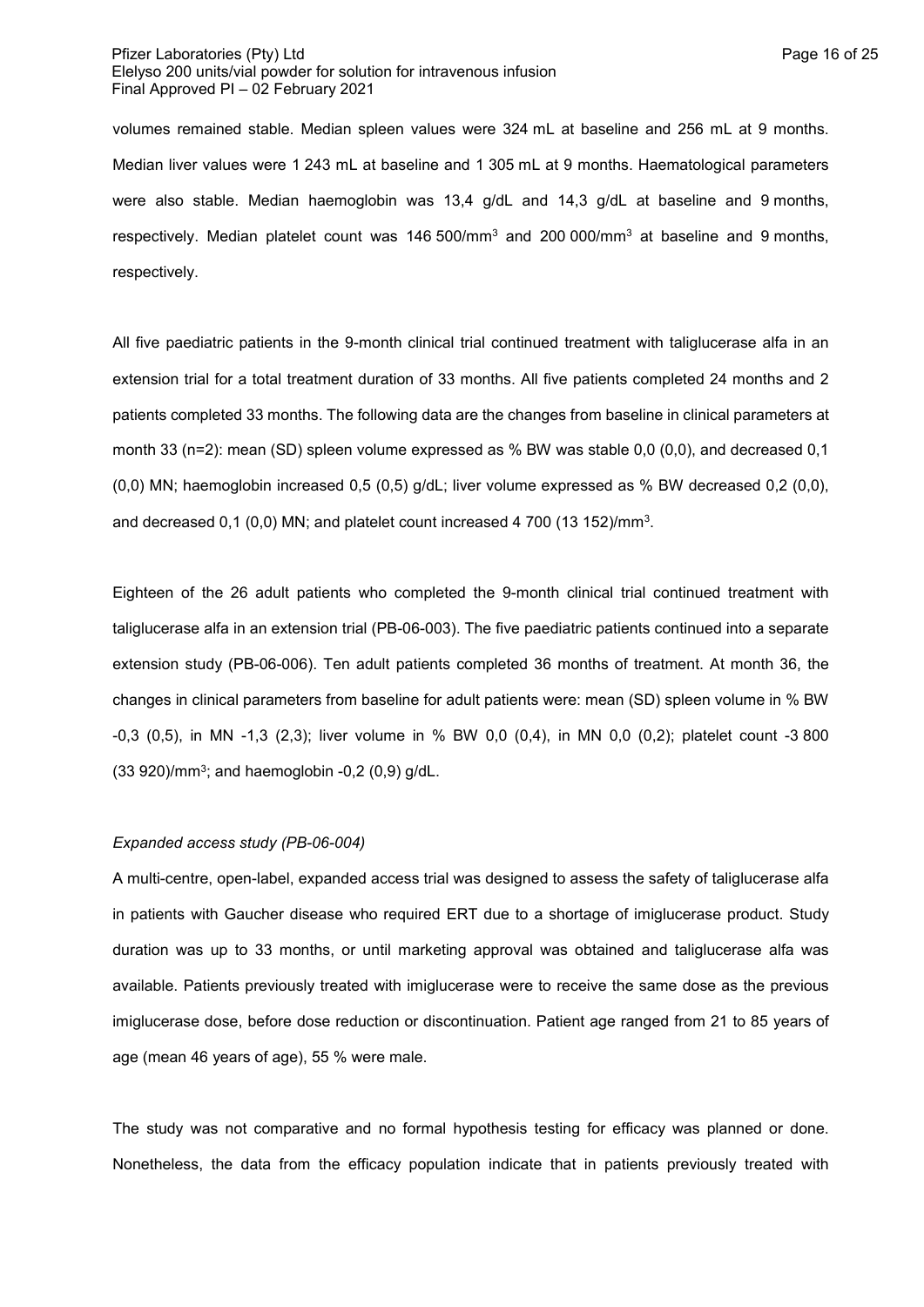### Pfizer Laboratories (Pty) Ltd **Page 17 of 25** Page 17 of 25 Elelyso 200 units/vial powder for solution for intravenous infusion Final Approved PI – 02 February 2021

imiglucerase, the mean haemoglobin concentration and platelet counts were stable during long term treatment with taliglucerase alfa.

Two patients withdrew from the study specifically because of adverse events (AE) which involved infusionrelated reactions (periorbital swelling in one and chest discomfort in the other). These reactions were characterised as mild to moderate. A third patient had mild hypersensitivity reactions during many of the infusions but was able to continue receiving the study medicine and completed the study.

Most adverse events were mild or moderate and were not related to the study medicine. Thirty six of the 58 treated patients completed the study and most of the 22 patients who discontinued early voluntarily withdrew because taliglucerase alfa became commercially available in their country.

*An extension study in adult patients who completed studies PB-06-001 or PB-06-002 (PB-06-003)* An open label, extension trial in patients with Gaucher disease, who completed nine months of treatment in Studies PB-06-001 or PB-06-002. Patients continued to receive the allocated dose from Study PB-06- 001, or the same dose they received at the completion of Study PB-06-002. Forty-four (44) patients received treatment with taliglucerase alfa for at least 15 months and for a total of no more than 30 months.

The efficacy results provided evidence that taliglucerase alfa-maintained effectiveness for as long as 39 months. Continued improvement was observed in spleen and liver volumes and in haematological parameters in patients naïve to ERT.

## **Paediatric population**

### *Study in paediatric patients naïve to enzyme replacement therapy (PB-06-005)*

A pivotal, multi-centre, double-blind, randomised Phase III study of 30 units/kg or 60 units/kg was conducted in paediatric patients (2 to 17 years of age) with confirmed Gaucher disease (leukocyte acid β-Glucosidase activity level  $\leq 30$  % of the mean activity of the reference range for healthy patients) and who were naïve to ERT (PB-06-005). Eligibility criteria was as per study PB-06-001 (given above), with the additional exclusion criteria of patients with complex neuronopathic features other than longstanding oculomotor gaze palsy; unresolved anaemia due to iron, folic acid or vitamin B12 deficiency, a history of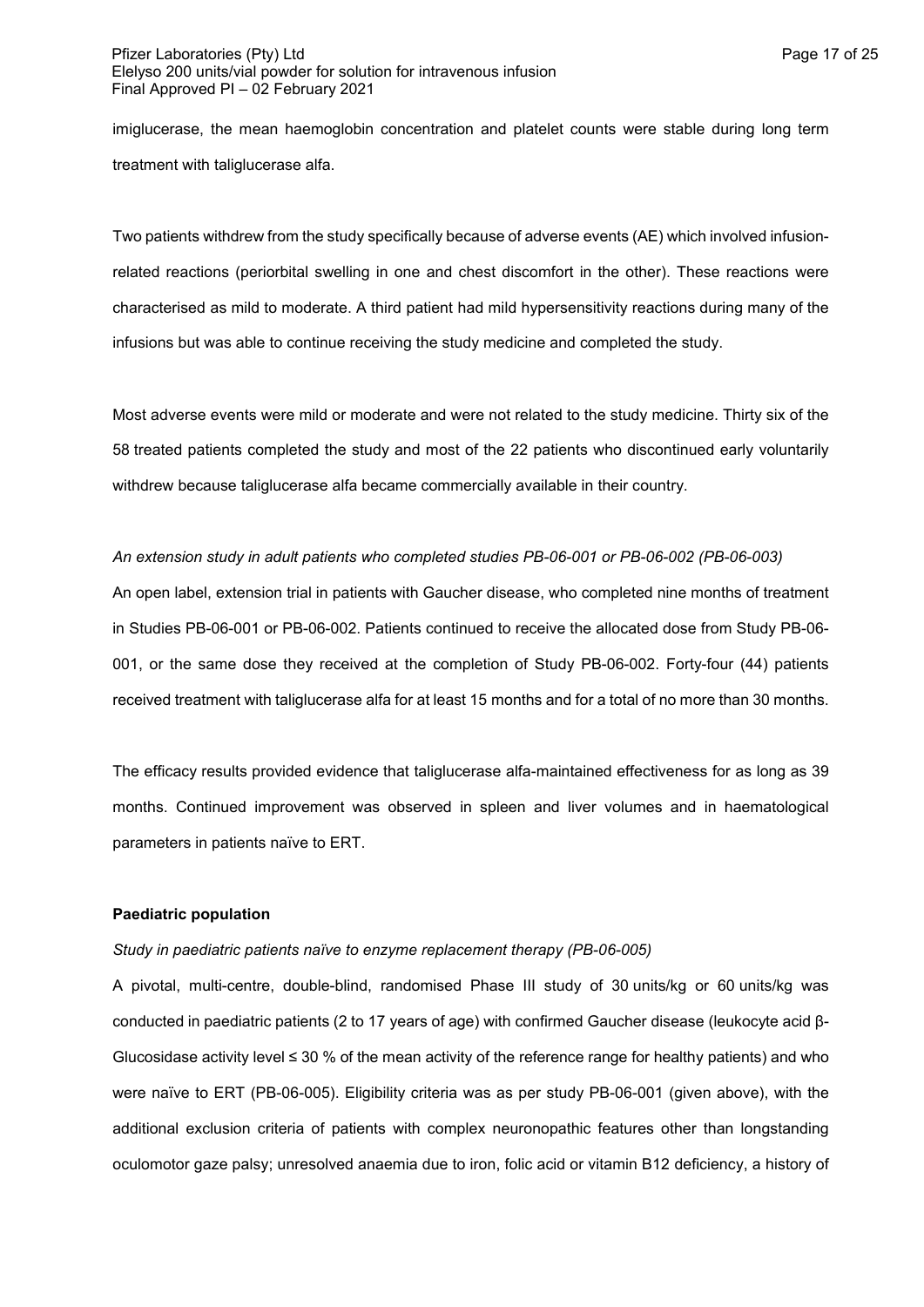allergy to carrots, HIV, HBsAg and/or hepatitis C infections.

The primary endpoint was measured by percent (%) change in haemoglobin. Secondary endpoints included chitotriosidase or CCL18, spleen and liver volume evaluated by MRI (or ultrasound), platelet count, change in growth and development (weight, height, Tanner Stage, bone age), bone disease and Quality of Life from baseline. The safety of taliglucerase alfa was assessed by clinical laboratory, physical examination, echocardiography and adverse events. Anti-taliglucerase alfa antibodies were also assessed.

Intravenous infusions were administered every 2 weeks for 12 months. Eleven patients treated with 30 units/kg (n=6) and 60 units/kg (n=5) were evaluated for efficacy, of these 8 (72 %) patients were male and ranged from 2 to 14 years of age.

Both dosage groups, 30 units/kg and 60 units/kg, demonstrated an increase in haemoglobin from baseline (11,3 g/dL and 10,6 g/dL, respectively) at Month 12 (12,7 g/dL, increase 13,8 % and 12,2 g/dL, increase 15,8 %, respectively). Haemoglobin rose 19,4 % (30 units/kg) and 16,9 % (60 units/kg) in those patient's anaemic at baseline. Similar effects were observed for spleen volume decrease, liver volume decrease and platelet count increase as noted in Table 3 below.

| Clinical<br>parameters           |              | Taliglucerase<br>alfa<br>30 units/kg<br>$(n=6)$ | Taliglucerase alfa<br>60 units/kg<br>$(n=5)$ |
|----------------------------------|--------------|-------------------------------------------------|----------------------------------------------|
| Spleen volume<br>(mL) % change   | Mean<br>(SD) | $-28,6(21,5)$                                   | $-41,1(13,8)$                                |
|                                  | Median       | $-32,2$                                         | $-33.3$                                      |
|                                  | Range        | $(-52; -1)$                                     | $(-61; -30)$                                 |
| Spleen volume<br>per body weight | Mean<br>(SD) | $-34,1(22,7)$                                   | $-48,5(12,3)$                                |
| (% L/kg)                         | Median       | $-37.2$                                         | $-41,3$                                      |
|                                  | Range        | $(-57, 6; 1, 5)$                                | (-64,5; -37,5)                               |
| Haemoglobin                      | Mean         | 1,4(1,3)                                        | 1,6(0,7)                                     |

*Table 3: Summary of clinical parameters: mean change from baseline to 12 months and comparison between dose groups in the paediatric naïve study PB-06-005 (n=11; intention-to-treat population)*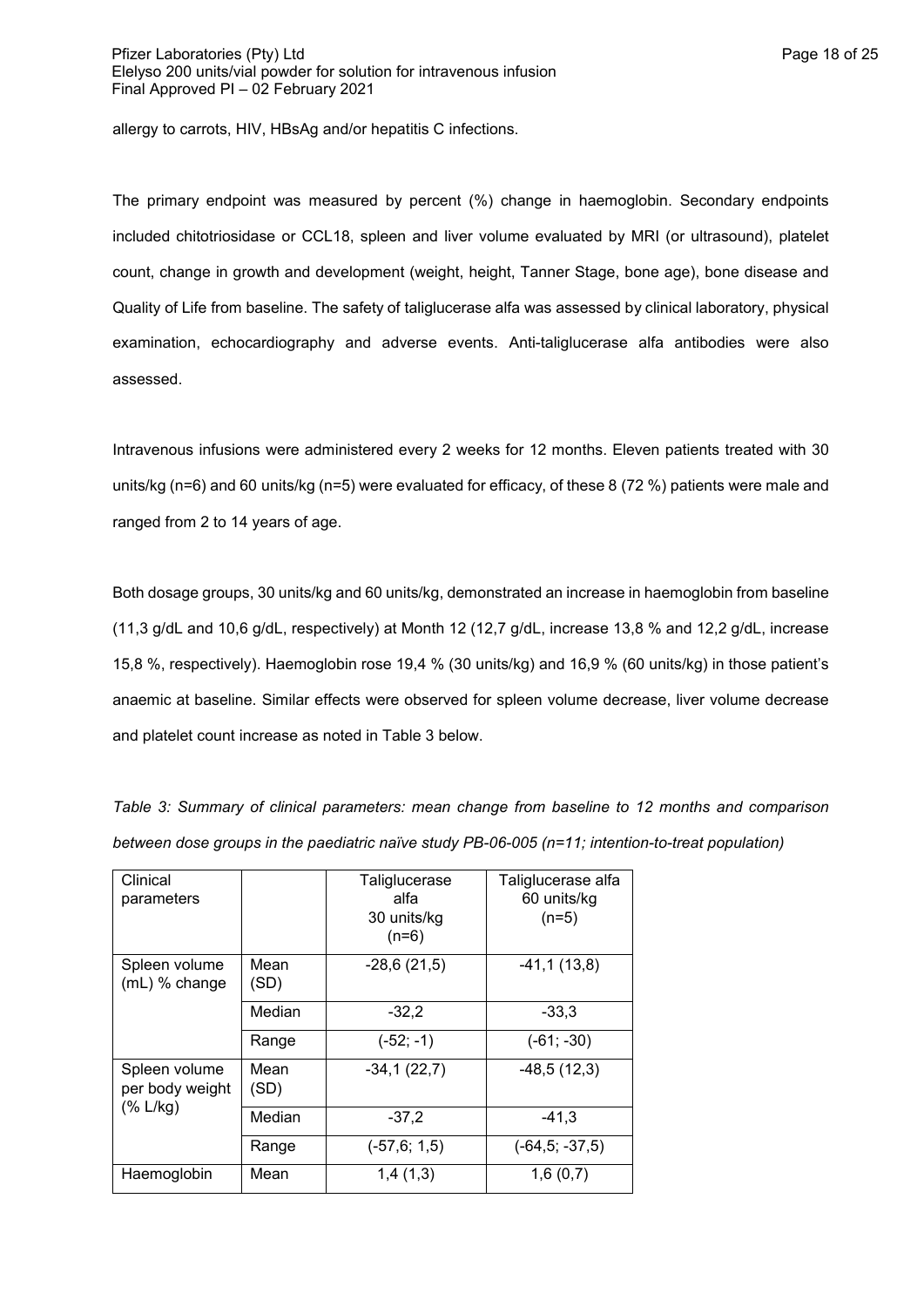Pfizer Laboratories (Pty) Ltd **Philosopheratories** (Pty) Ltd **Page 19 of 25** Elelyso 200 units/vial powder for solution for intravenous infusion Final Approved PI – 02 February 2021

| g/dL change                          | (SD)         |                    |                  |
|--------------------------------------|--------------|--------------------|------------------|
|                                      | Median       | 1,4                | 1,6              |
|                                      | Range        | (0; 3)             | (1; 2)           |
| Liver volume<br>% change             | Mean<br>(SD) | $-6,3(8,5)$        | $-14,0(9,0)$     |
|                                      | Median       | $-10,2$            | $-16.1$          |
|                                      | Range        | $(-12; 11)$        | $(-27; -5)$      |
| Liver volume<br>per body weight      | Mean<br>(SD) | $-14,5(6,5)$       | $-19,2(8,3)$     |
| (% L/kg)                             | Median       | $-15,7$            | $-22$            |
|                                      | Range        | $(-21,6; -5,6)$    | $(-33,9; -18,9)$ |
| Platelet count<br>$\rm /mm^3$ change | Mean<br>(SD) | 45 500 (52 884)    | 72 600 (59 197)  |
|                                      | Median       | 28 000             | 51 000           |
|                                      | Range        | $(-12000; 120000)$ | (1000; 136000)   |

SD: standard deviation

Auxological parameters for the paediatric cohort, including height, height velocity and weight, all improved on taliglucerase alfa therapy as shown in Table 4.

| Clinical<br>parameter               | Time point                        | Taliglucerase alfa<br>30 units/kg<br>(n=6) | Taliglucerase alfa<br>60 units/kg<br>(n=5) |
|-------------------------------------|-----------------------------------|--------------------------------------------|--------------------------------------------|
|                                     | <b>Baseline</b><br>(mean<br>(SD)) | 129,3 (21,7)                               | 107,8 (14,3)                               |
| Height (cm)                         | Month 12<br>(mean<br>(SD))        | 134,4 (20,8)                               | 115,7 (13,9)                               |
|                                     | % Change<br>(SD)                  | 4,2(2,2)                                   | 7,6(2,1)                                   |
|                                     | <b>Baseline</b><br>(mean<br>(SD)) | $-1,3(1,3)$                                | $-2,5(1,2)$                                |
| Height SDS by<br>chronologic<br>age | Month 12<br>(mean<br>(SD))        | $-1,3(1,5)$                                | $-2,0(1,0)$                                |
|                                     | % Change<br>(SD)                  | 0,0(0,3)                                   | 0,5(0,2)                                   |

*Table 4: Paediatric auxological data for study PB-06-005*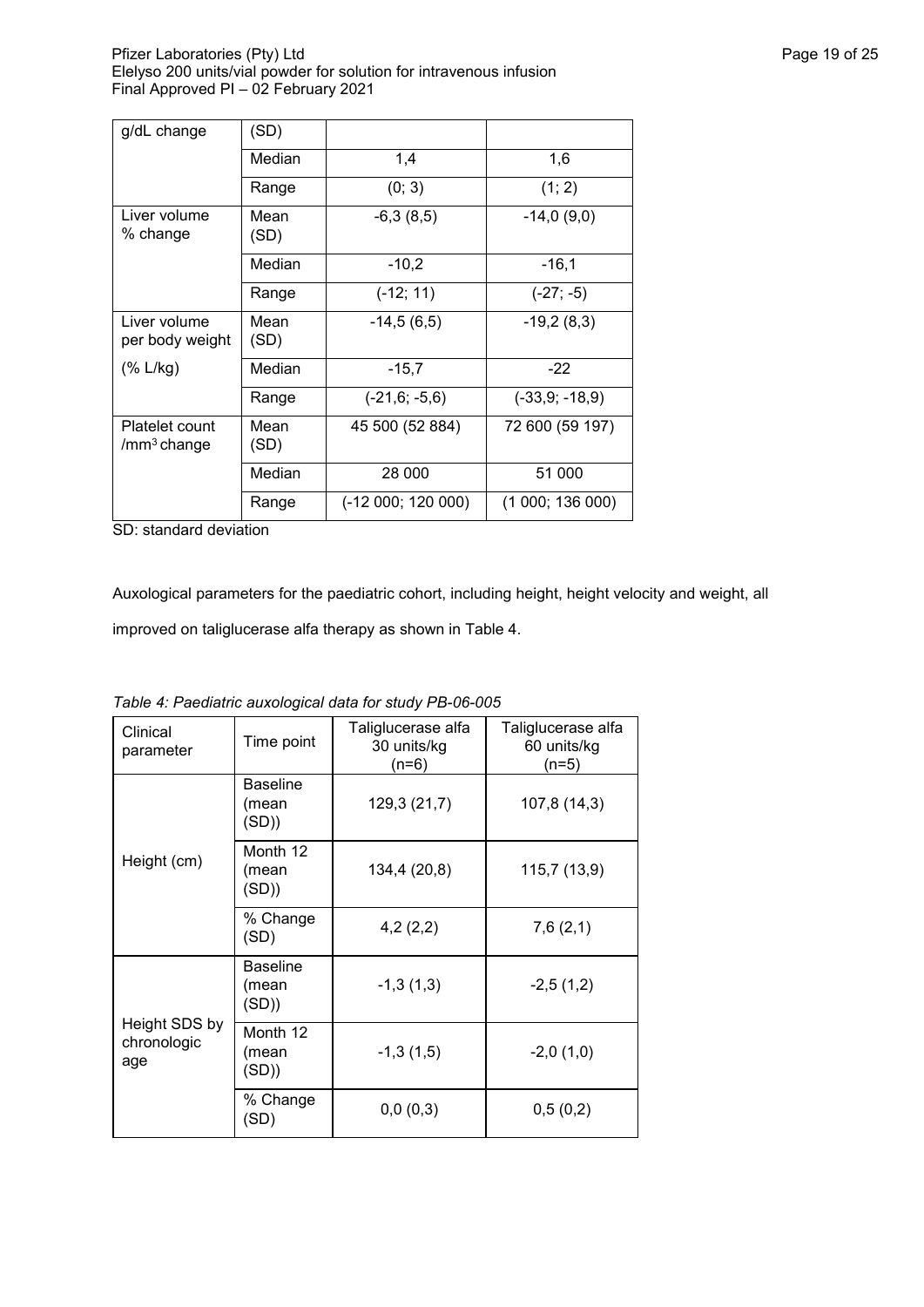Pfizer Laboratories (Pty) Ltd **Page 20 of 25** Pfizer Laboratories (Pty) Ltd Elelyso 200 units/vial powder for solution for intravenous infusion Final Approved PI – 02 February 2021

| Height velocity<br>(cm/yr)                 | Month 12<br>(mean<br>(SD))        | 5,1(2,2)    | 8,0(1,3)    |
|--------------------------------------------|-----------------------------------|-------------|-------------|
| Weight (kg)                                | <b>Baseline</b><br>(mean<br>(SD)  | 27,9 (10,5) | 17,7(4,8)   |
|                                            | Month 12<br>(mean<br>(SD)         | 30,3(10,5)  | 20,4(6,0)   |
|                                            | % Change<br>(SD)                  | 9,6(7,0)    | 14,7(5,7)   |
|                                            | <b>Baseline</b><br>(mean<br>(SD)) | $-0,8(1,5)$ | $-2,0(1,8)$ |
| <b>Weight SDS</b><br>by chronologic<br>age | Month 12<br>(mean<br>(SD)         | $-0,8(1,8)$ | $-1,8(1,8)$ |
|                                            | % Change<br>(SD)                  | 0,0(0,3)    | 0,2(0,3)    |

SDS = standard deviation scores

Ten of the 11 paediatric patients in the 12-month clinical trial continued treatment with taliglucerase alfa in an extension trial for a total treatment duration of 36 months, the first 24 months of which were conducted as a double-blind trial, while the remaining 12 months were open-label. All ten patients completed 24 months and 9 of these completed 36 months. The following data are the changes in clinical parameters for the double-blind portion (from baseline to Month 24) for the 30 units/kg (n=5) and 60 units/kg dose groups (n=5), respectively: median (range) spleen volume expressed as % BW decreased 3,6 (2,0; 4,0) and 3,8 (1,0; 11,2), and as MN decreased 17,9 (9,8; 20,1) and 19,0 (5,1; 56,0); haemoglobin increased 1,7 (1,1; 3,3) g/dL and 2,5 (-0,1; 3,5) g/dL; liver volume expressed as % BW decreased 1,4 (1,1; 2,2) and 2,1 (1,1; 3,2) and decreased 0,6 (0,4; 0,9) and 0,8 (0,5; 1,3) MN; and platelet count increased 16 000 (-25 000, 76 000)/mm $^3$  and 76 000 (66 000, 157 000)/mm $^3$ . Patients in the open-label portion of the extension trials demonstrated median improvements from baseline that were generally maintained across the measurement time points of the open label period for these outcomes.

### **5.2 Pharmacokinetic properties**

*Clinical Pharmacokinetics Adult population*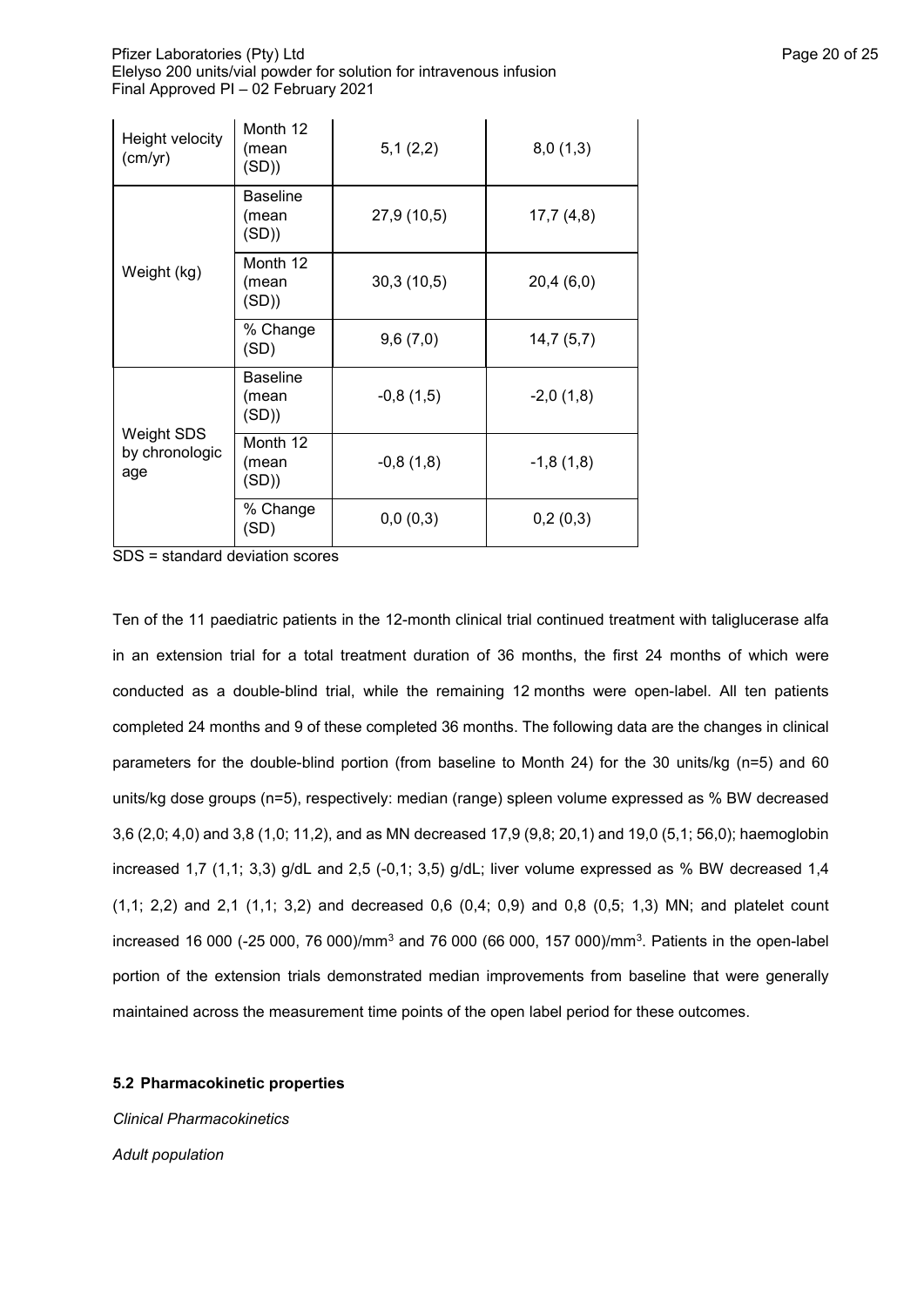#### Pfizer Laboratories (Pty) Ltd **Page 21 of 25** Pfizer Laboratories (Pty) Ltd Elelyso 200 units/vial powder for solution for intravenous infusion Final Approved PI – 02 February 2021

In 32 adult patients with Gaucher disease, taliglucerase alfa was rapidly eliminated. Patients received a single dose by intravenous infusion over 1 to 2 hours at a dose of 30 units/kg or 60 units/kg. After continued biweekly dosing there was no clear indication of accumulation. At steady state at week 38, the mean  $AUC_t$ (exposure) appears to suggest a more than dose proportional increase in  $AUC_t$ . There were no observed clinically relevant gender related differences in exposure (AUC).

Mean clearance was about 30 L/hr at 30 units/kg dose and 20 L/hr at 60 units/kg dose. The median volume of distribution values during the elimination phase  $(V_z)$  range from 12,6 L to 13,9 L.

The mean tmax on both day 1 and at week 38 is longer in the 60 units/kg dose group than in the 30 units/kg dose group, while the mean CL and the mean  $V<sub>z</sub>$  are lower on day 1 and at week 38 in the 60 units/kg dose group compared with the 30 units/kg dose group. The mean  $t_{1/2}$  is longer at week 38 in the 60 units/kg dose group compared with the 30 units/kg dose group. There are no notable differences in the mean  $t_{\text{max}}$ ,  $t_{1/2}$ , CL or V<sub>z</sub> on day 1 or at week 38 in either the 30 units/kg or the 60 units/kg dose groups.

### **Paediatric population**

Pharmacokinetics of taliglucerase alfa were evaluated in 11 paediatric patients with Gaucher disease. Following repeated dose IV infusion of 30 units/kg and 60 units/kg taliglucerase alfa in about 100 minutes in paediatric patients, median elimination half-life of taliglucerase alfa was 31,9 minutes (range: 12,9 to 56,8) and 32,5 minutes (range: 18,0 to 42,9), respectively. Median systemic clearance (CL) were 27,4 L/hr (range: 10,9 to 37,8) for 30 units/kg, and 15,8 L/hr (range: 11,7 to 24,9) for 60 units/kg. The steady state median AUC<sub>0-t</sub> was 1 491 ng.hr/mL (range: 527 to 1 932) for 30 units/kg and 2 969 ng.hr/mL (range: 1 593 to 4 256) for 60 units/kg. Dose normalised exposure (AUC<sub>0-t</sub>) was 46,4 ± 24,6 [ng.hr/mL]/mg for 30 units/kg and  $63.9 \pm 21.1$  [ng.hr/mL]/mg for 60 units/kg.

AUC<sub>0-t</sub> values in paediatric patients were lower than those observed in adult patients (i.e., median AUC<sub>0-t</sub> 1 989 ng.h/mL with a range of 1 002 to 9 546 at Week 38 for 30 units/kg and 6 751 ng.h/mL range of 2 545 to 20 496 at Week 38 for 60 units/kg), due to weight-based dosing of taliglucerase alfa and lower body weights in paediatric patients.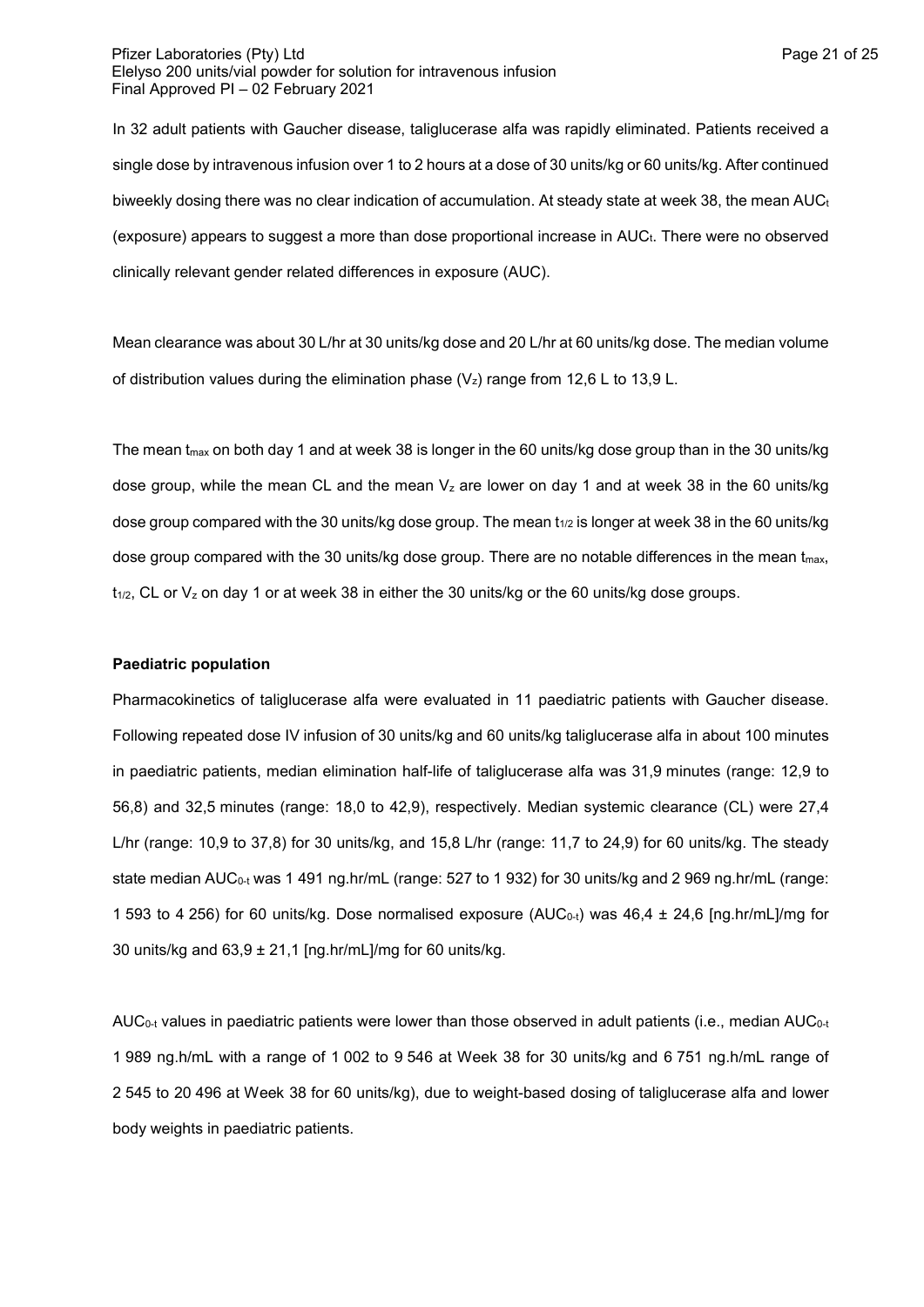## **5.3 Preclinical safety data**

#### *Genotoxicity*

Tests for genotoxic activity were not performed. Given that taliglucerase alfa is degraded to peptides and amino acids and that the products of its enzymic action are glucose and ceramide, taliglucerase alfa is unlikely to pose a genotoxic risk.

### *Carcinogenicity*

Tests for carcinogenic activity were not performed. Given the nature and location of the enzymic activity of taliglucerase alfa (i.e., lysosomal glucocerebrosidase) and the products of its enzymic action (i.e., glucose and ceramide), taliglucerase alfa is unlikely to pose a carcinogenic risk.

### **6. PHARMACEUTICAL PARTICULARS**

### **6.1 List of excipients**

Citric acid, anhydrous (for pH adjustment)

Mannitol

Polysorbate 80

Sodium citrate (as tribasic dihydrate)

### **6.2 Incompatibilities**

In the absence of compatibility studies, ELELYSO should not be mixed with other medicines, except those mentioned in section 6.6.

### **6.3 Shelf life**

24 months

### **6.4 Special precautions for storage**

*Unopened vials*

Store and transport at 2 °C to 8 °C. Refrigerate. Do not freeze. Keep the vial within the outer carton to protect from light.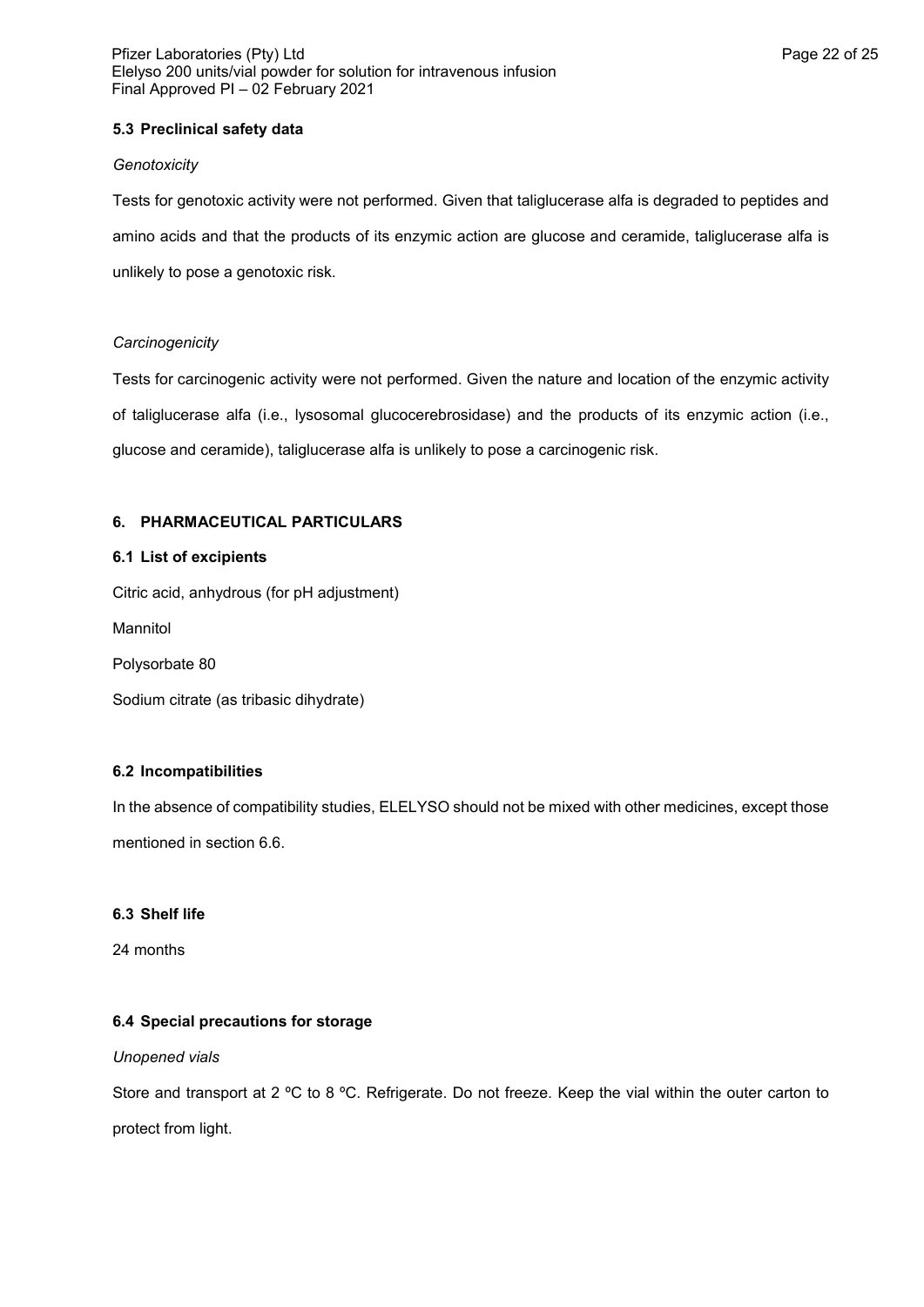Keep out of the sight and reach of children.

#### *Reconstituted and diluted solutions*

ELELYSO should be reconstituted and diluted just before use and used immediately. If not used immediately, in-use storage times and conditions of the reconstituted solution and the diluted solution prior to use are the responsibility of the user.

The reconstituted vial and the diluted solution that is made from the reconstituted vial can be stored for a combined time of not more than 24 hours at 2 ºC to 8 ºC under protection from light after the initial reconstitution step.

### **6.5 Nature and contents of container**

ELELYSO powder for injection is packaged in a 13,5 mL Type 1 borosilicate glass vial. The glass vial is enclosed in a cardboard carton. Available as single vial packs.

#### **6.6 Special precautions for disposal and other handling**

*Instructions for reconstitution, dilution and disposal*

To allow accurate dispensing of the medicine, each vial contains an overfill of 6 % (i.e., 12 units).

The powder for solution for infusion needs to be reconstituted with Water for Injection, diluted immediately with sodium chloride 9 mg/mL (0,9 %) solution for infusion and then administered by intravenous infusion.

The number of vials to be reconstituted should be determined based on the individual patient's body weight and dosage regimen. Occasionally, small dosage adjustments may be made to avoid discarding partially used vials. Dosage may be rounded to the nearest whole vial, as long as the monthly administered dosage remains substantially unaltered.

Use aseptic technique.

#### *Reconstitution*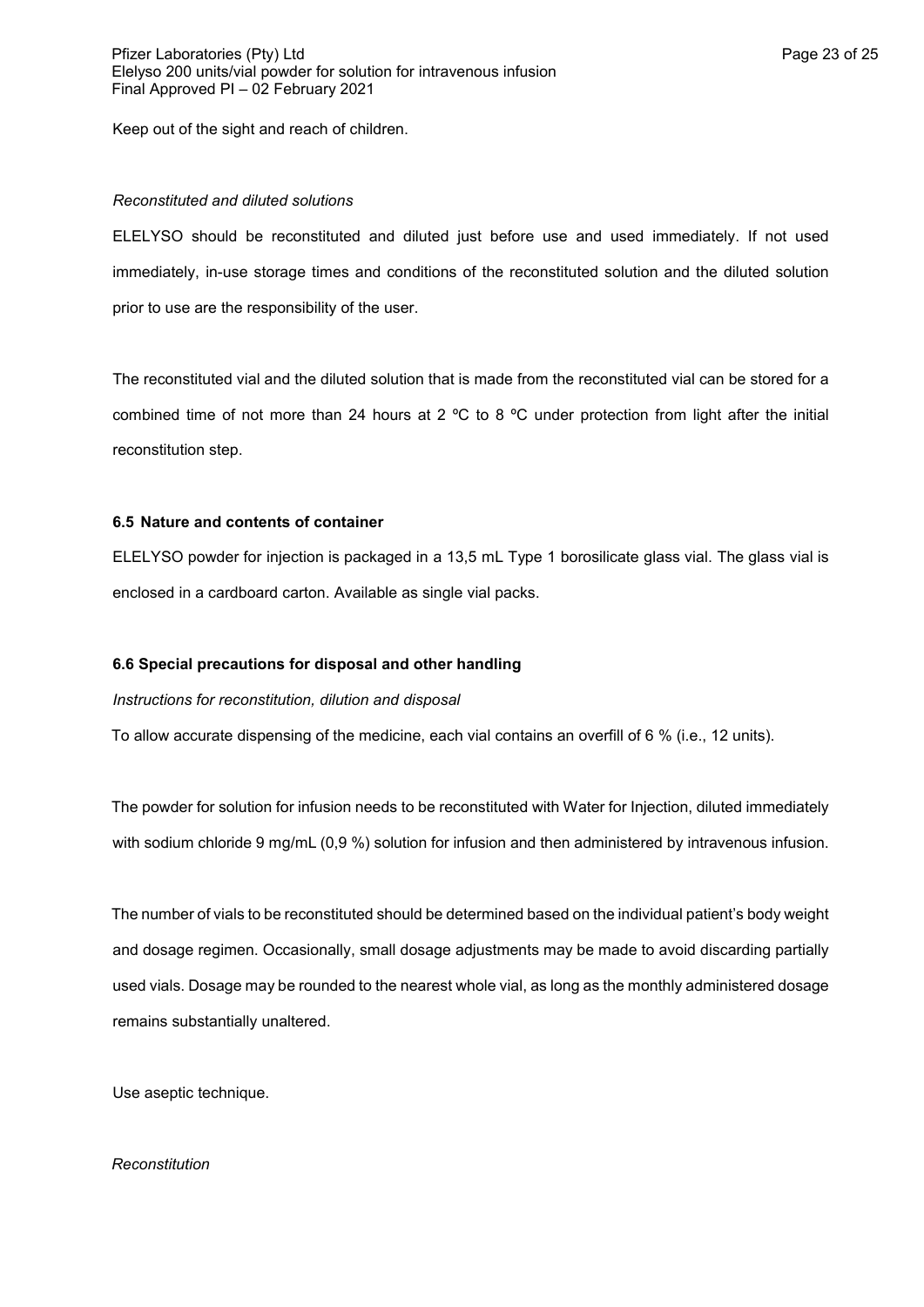### Pfizer Laboratories (Pty) Ltd **Page 24 of 25** Pfizer Laboratories (Pty) Ltd Elelyso 200 units/vial powder for solution for intravenous infusion Final Approved PI – 02 February 2021

The reconstituted solution contains 40 units of taliglucerase alfa per mL. The reconstituted volume allows accurate withdrawal of 5,0 mL (equal to 200 units) from each vial.

Reconstitute each vial for injection with 5,1 mL Water for Injection. Water for Injection should be added slowly to minimise the formation of air bubbles and to assure proper mixing of the medicine with Water for Injection. The reconstituted volume is 5,3 mL.

Mix vials gently. DO NOT SHAKE. After reconstitution the solution should be a clear and colourless liquid, essentially free of visible particles. The reconstituted solution must be further diluted. Before further dilution, visually inspect the reconstituted solution in each vial for foreign particulate matter and discolouration. Do not use vials that exhibit discolouration or contain foreign particulate matter.

After reconstitution, promptly dilute the reconstituted solution and discard the vial. Do not store unused vials for subsequent use.

### *Dilution*

Withdraw 5,0 mL reconstituted solution from each vial and combine the withdrawn volumes into a sterile infusion bag.

Then dilute the combined volume with sodium chloride 9 mg/mL (0,9 %) solution for infusion to a total volume of 100 mL to 200 mL. Mix the infusion solution gently. Since this is a protein solution, a few translucent particles or fibres may be observed occasionally after dilution. The diluted solution should be filtered through an in-line low protein-binding 0,2 µm filter during administration.

It is recommended that the diluted solution be administered as soon as possible after dilution.

### *Disposal*

Any unused product should be disposed of in accordance with local requirements.

### **7. HOLDER OF CERTIFICATE OF REGISTRATION**